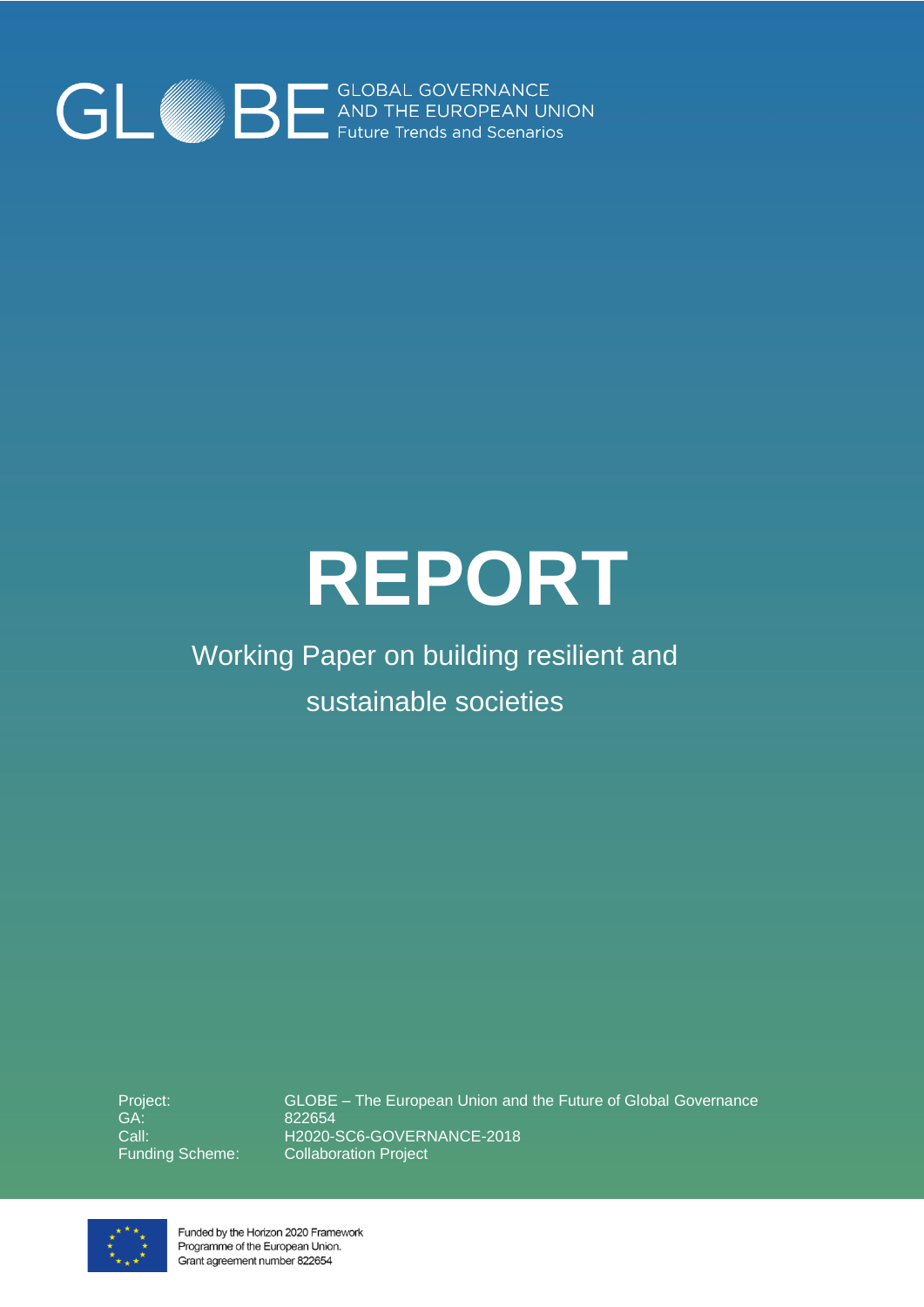

#### **DISCLAIMER**

This project has received funding from the European Union's Horizon 2020 Research & Innovation programme under Grant Agreement no. 822654. The information in this deliverable reflects only the authors' views and the European Union is not liable for any use that may be made of the information contained therein.

#### **DISSEMINATION LEVEL**

**Confidential** 

| Due date:         |
|-------------------|
| Submission date:  |
| Lead beneficiary: |
| Authors:          |

October 31, 2021 October 31, 2021 WZB Berlin Social Science Center Irem Ebetürk, Alexandros Tokhi

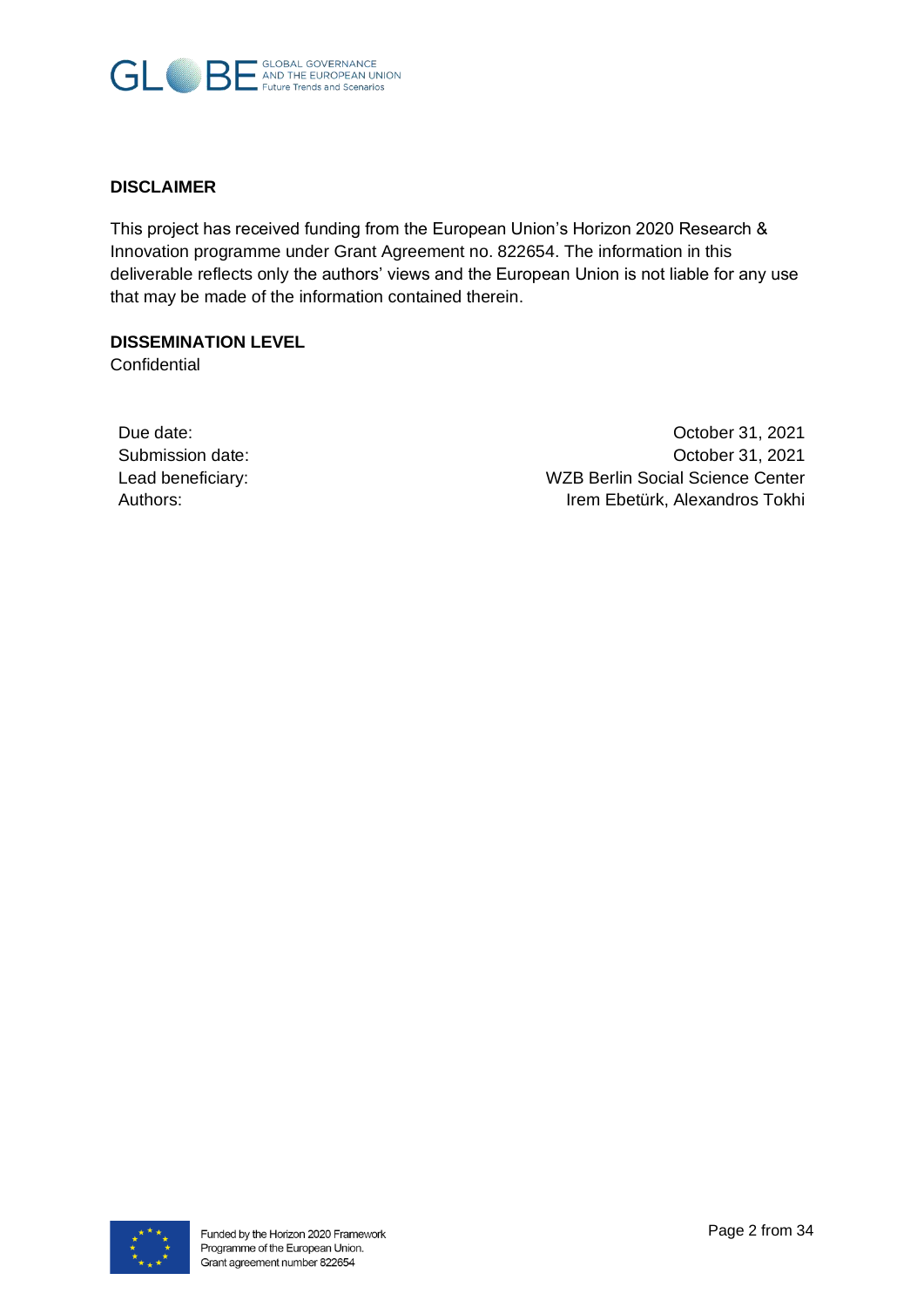

# **Contestation of Istanbul Convention: A Comparative Analysis of Treaty Commitment**

Irem Ebetürk and Alexandros Tokhi

WZB Berlin Social Science Center

#### **Abstract**

This paper examines the ratification patterns of Istanbul Convention and seeks to understand the conditions in which the IC is contested. We first provide a descriptive overview of ratification patterns with respect to time to ratification and whether IC is ratified. The descriptive analysis demonstrates that Eastern and Central European countries are least likely to ratify the IC and even when they ratify, it takes longer in average. We then built our own theoretical model to understand the paths to blocked and/or delayed ratification. We argue that a complex recipe of political and sociological factors is conducive to contestation and non-ratification.

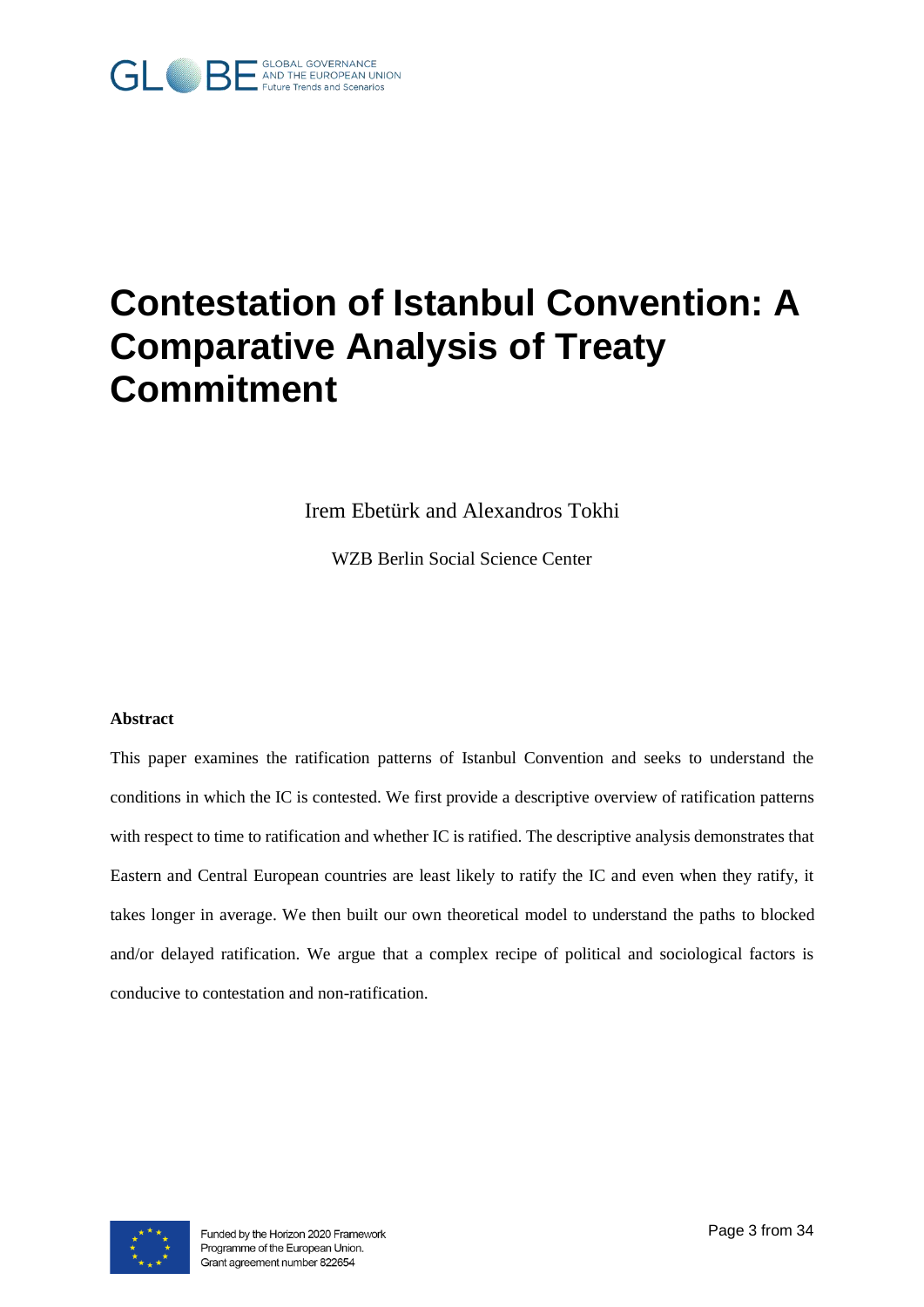

### Introduction

Prior work in the GLOBE project has shown that the global governance system is characterized by the exercise of authority beyond the nation state. International institutions, including formal inter-governmental organizations (IOs), but also treaty bodies, formulate policy agendas and generate substantive regulation, propose and monitor rules of conduct between states and other global actors with the goal to further the provision of public goods for a global community.<sup>1</sup> The actions of authoritative institutions are thereby based on certain normative values that undergird global governance. Among the most prominent of these is the recognition that individuals are not only part of global governance but that ultimately states have a legal and moral obligation to protect their rights and liberties. Yet, despite their relevance in fostering human rights norms, many international institutions are challenged and contested by governments and non-state actors alike, as for example in the case of global trade and development where many civil society organizations criticize the negative effects of global trade arrangements on human rights practices (Del 3.1).

Yet, recently, many state and non-state actors alike contest not so much the effects of institutions, but rather their very normative basis, questioning the validity and universality of global human rights norms, among others. The growing backlash against liberal human rights values can not only lower the effectiveness of international institutions, but also contribute to undermine the normative fabric on which many global governance arrangements are built: the protection of individual liberties. In contrast to other issue areas, international institutions in human rights typically lack strong enforcement procedures (Posner 2014). Rather, they seek to improve domestic human rights practices by developing and promoting treaties that codify

<sup>1</sup> See deliverable Del 7.1.

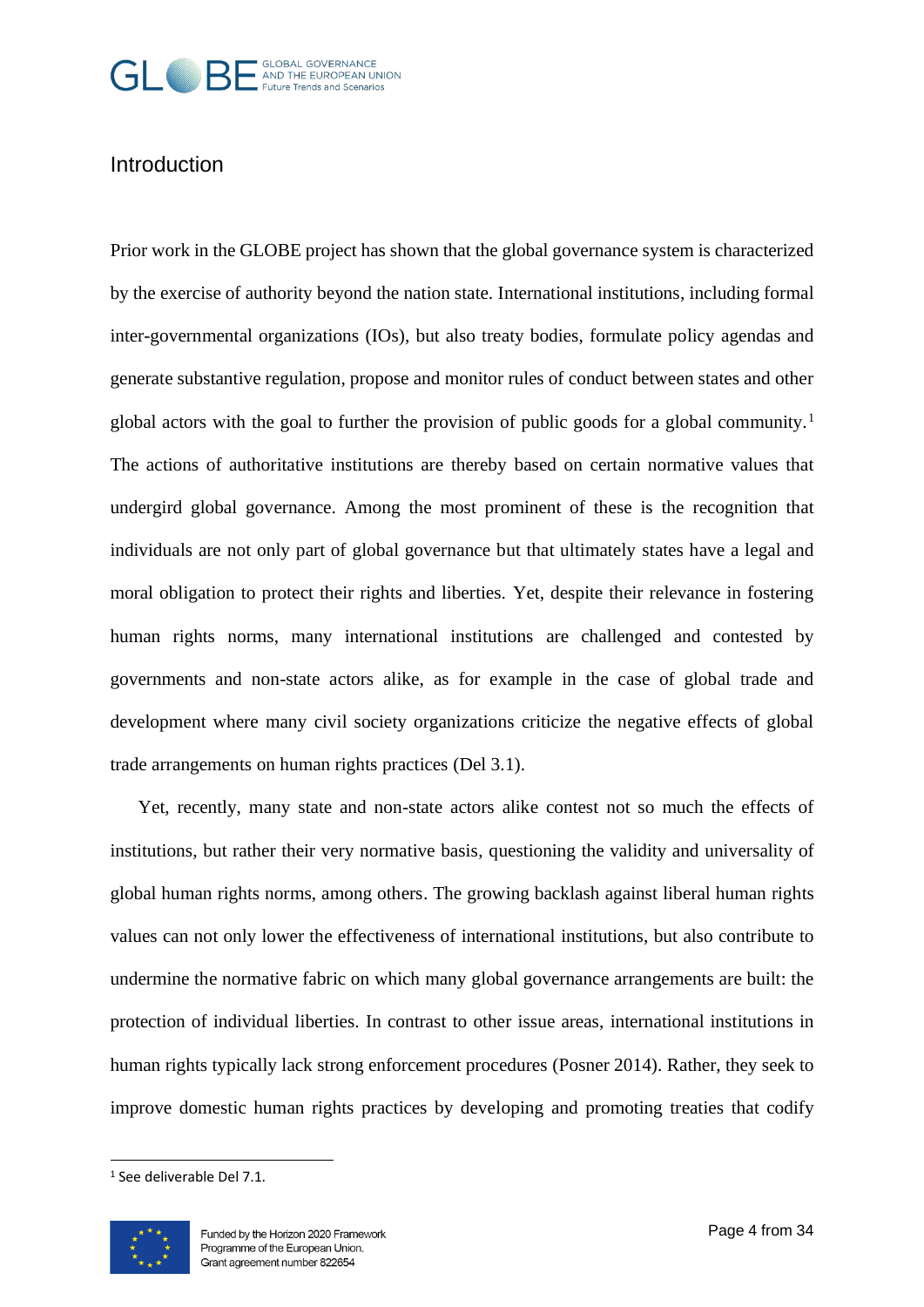

individual rights and define standards of appropriate behavior for governments in the treatment of treating their citizens. The growing contestation of such treaty norms by government and societal actors, however, risks weakening the development and domestic implementation of globally adopted norms, threatening thereby also societal resilience.

Because contestation of human rights can weaken the societal resilience, it is important to understand how and why governments, who ultimately negotiate treaties and decide on their adoption, contest human rights norms. And while we know that authoritarian governments across many world regions simply ignore binding international human rights law (Simmons 2009; Vreeland 2008), it is less well understood why human rights are being contested in densely institutionalized regions with strong and enforceable human rights and where democratic forms of government prevail. We therefore shift our analytical focus to Europe and on the Council of Europe (CoE) in particular. The CoE actively promotes and harmonized human rights standards in Europe through a set of conventions. The European Court of Human Rights, which enforces the European Convention on Human Rights, is considered to be the most authoritative regional court. As a result, Europe is densely institutionalized in terms of human rights norms.

The Council of Europe Convention of Violence against Women and Domestic Violence (Istanbul Convention, IC) was opened for signature in 2011 and came into force in 2014. As of October 2021, out of the 46 Council of Europe (CoE) member states eligible to ratify, 34 have ratified the Convention. Although the IC was a success story in terms of its establishment and the initial signing and ratification process, it later turned into a heavily politicized and contested convention. Today, even countries that ratified the Convention earlier are discussing withdrawing from it, as in the case of Poland, or have already withdrawn, like Turkey. There are also cases where the IC was ratified despite mass mobilizations and failed to ratify due to such mobilization. In sum, what we see is a complex landscape of contestation around the IC's

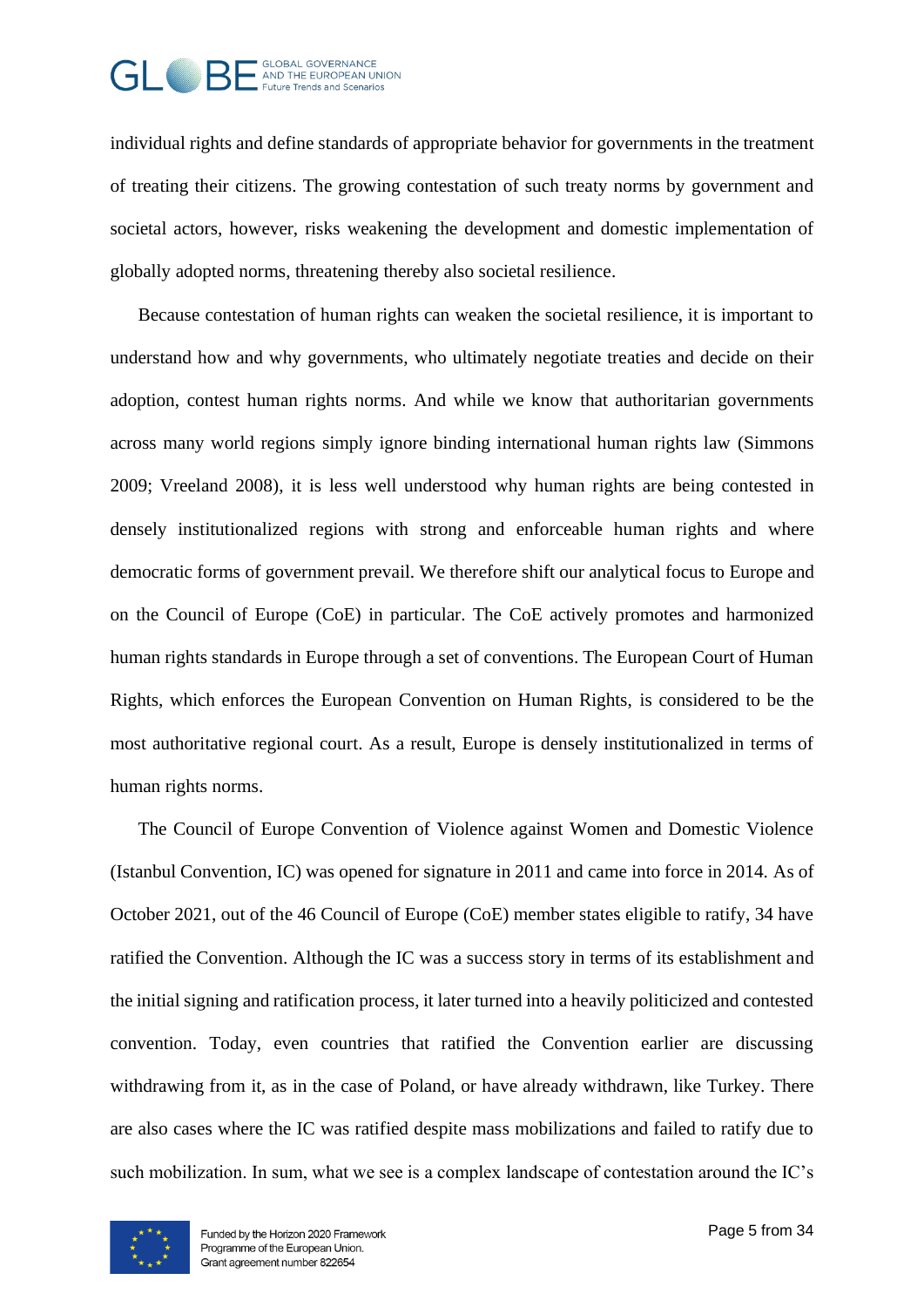#### GLOBAL GOVERNANCE<br>- AND THE EUROPEAN UNION  $GI \oplus BI$ Future Trends and Scenarios

ratification.

This paper attempts to make sense of this landscape with a comparative outlook**.** We believe that conventions such as the IC embody a minimum set of shared norms and principles of societies. Although sometimes only symbolic, states' commitment to such conventions is indicative of resilient societies that can coalesce around certain norms that protect individual liberties and lives. At a minimum, commitment to international treaties builds the legal basis for international organizations to coordinate and implement human rights policies. By adopting the international conventions governments bind themselves to protect a certain set of rights visà-vis their population that is monitored by international actors. The delay and lack of commitments, fueled by societal polarization around conventions, shows us the opposite: nonresilient and fragmented societies. With this perspective, we hope to understand what political and sociological factors contribute to societies' resilience in the face of threats against human rights.

Although in some countries, voices were raised against it from the beginning, it was not until 2015 that the Convention encountered a widespread contestation from various groups located in different countries. These groups have a shared vocabulary for what they contest: the so-called "gender ideology" prescribed by the Istanbul Convention. Their master frame is that "gender ideology" is against the "family values" of their respective societies, and in many cases, the way gender is described in the Convention<sup>2</sup> was deemed unconstitutional. They also described the Convention as a threat to national sovereignty in matters of local cultural practices. It should be noted that the contestation of IC does not take place in a vacuum. It is a part of a general trend: a growing global wave of anti-feminist/anti-gender mobilization. Those movements use similar frames and strategies and consist of a similar set of actors. However,

<sup>&</sup>lt;sup>2</sup> The Article 3 of the Convention describes gender as "socially constructed roles, behaviors, activities and attributes that a given society considers appropriate for women and men."

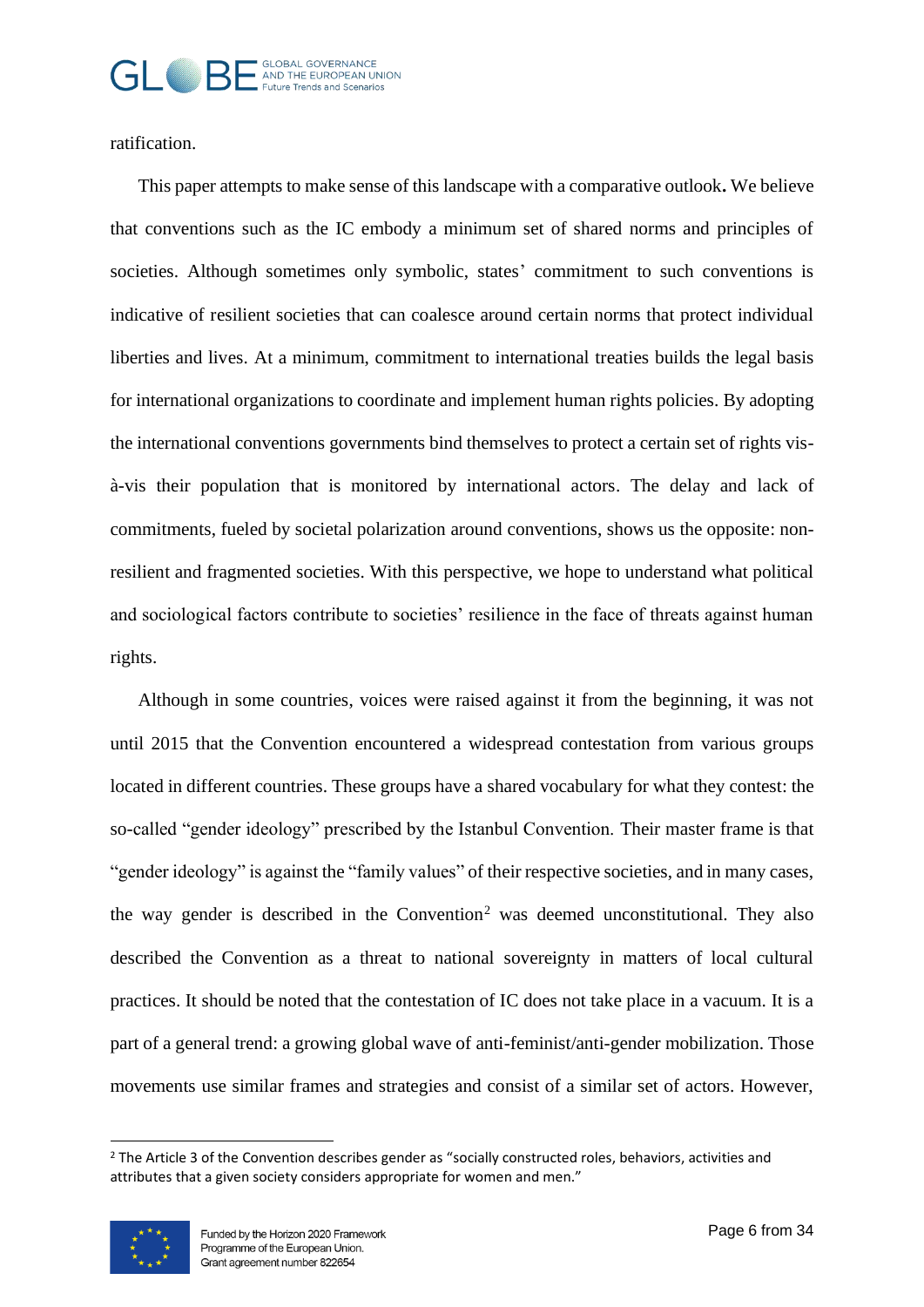

depending on the context, they politicize and target different issues ranging from abortion rights to sex education and same-sex marriage to gender equality. Contesting IC is another manifestation of this broader trend, which has the potential to undermine global efforts of international institutions to enshrine and protect individual liberties.

Actors contesting the Istanbul Convention consist of conservative civil society organizations, religious groups, churches, political parties, think tanks, and state institutions. Configurations of who initiates and leads such coalitions vary contextually. However, this does not mean that these groups are just home-grown. On the contrary, they have strong transnational ties, convene regularly, and come up with common frames (Chappell 2006, Corredor 2019, Roggeband 2019, Goetz 2020). It is also worth noting that many of these actors fight on multiple grounds, both nationally and internationally. Contestation of the IC is one manifestation of their actions reflecting a more general pattern of global contestation against gender rights and feminism, which we see happening on various platforms, including multiple domestic contexts (Kantola & Lambardo 2019; Verloo and Paternotte 2018; Kuhar and Paternotte 2017;), the EU (Datta 2018, Yamin et al. 2018), and the UN (Cupać and Ebetürk 2020 and 2021). However, that does not mean that it is exactly the same actors fighting the same battle in different arenas. It is rather actors with similar ideologies, with some transnational connections, that attack similar progressive agendas. It is among our goals to understand which conditions make them more salient and powerful. We think the contestation of IC is particularly interesting in this regard for reasons we explain below.

Among the two substantive goals of the Istanbul Convention are eliminating violence against women and eliminating of all forms of discrimination against women while advancing gender equality. Although the Convention discusses gender as a socially constructed phenomenon, developing policies based on this understanding is not among the core aims of the Convention. As its name suggests, the IC's focus is combatting violence against women. In

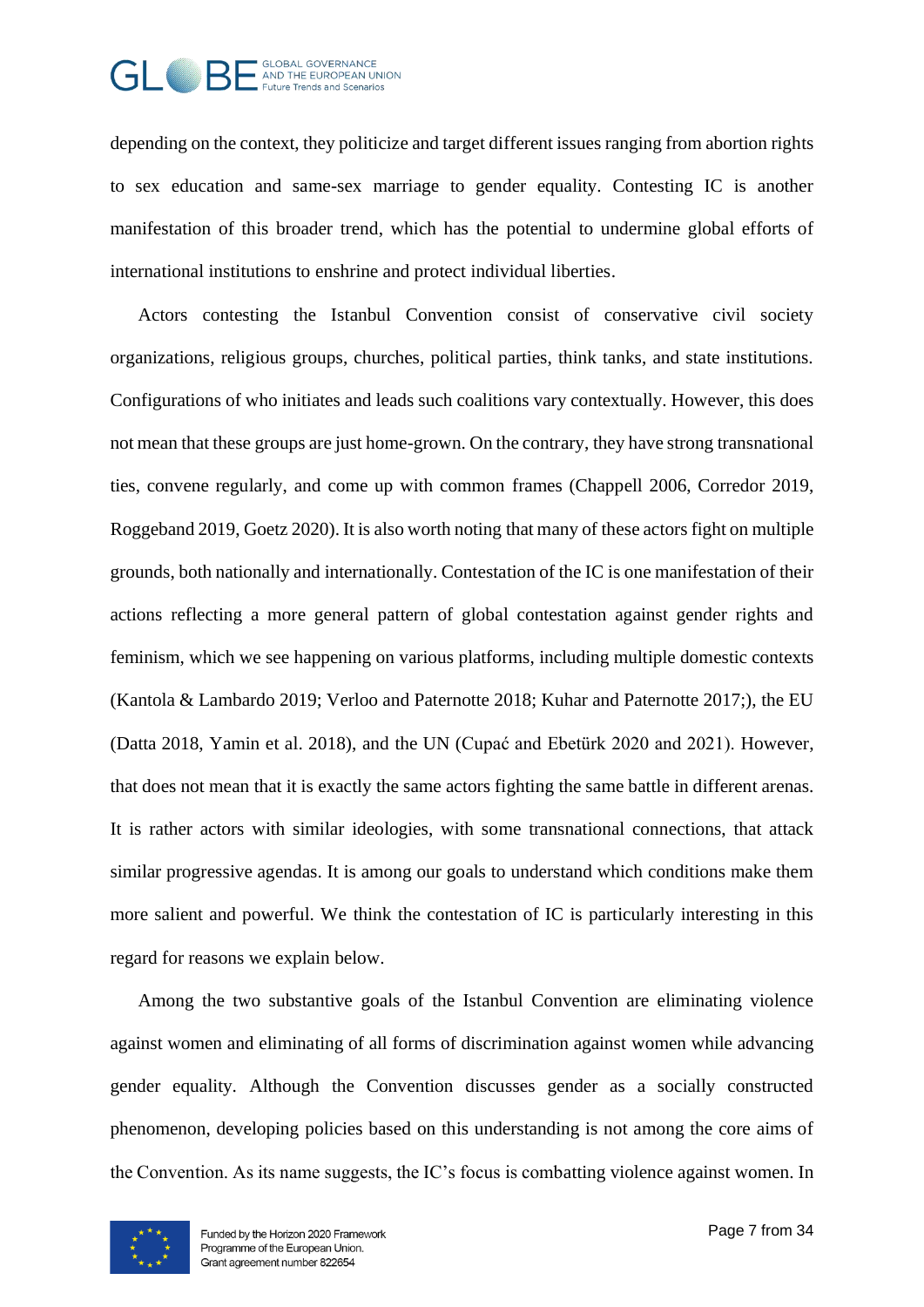

developing policies, the gendered dimensions of the problem are addressed, yet the Convention does not reinvent the wheel. Instead, it brings together decades-long feminist theory and practices on violence against women (Krizsán and Roggeband 2021: 3). That is to say, the IC does not bring a completely new agenda to the table. Despite this, the IC became the target of systematic attacks and failed to be a convention that is ratified smoothly and widely by the member states. Notably, the IC became heavily politicized.

In this project, we seek to explore, through a macro-level analysis of ratifications patterns, the extent to which states embrace or avoid commitment to the IC. Governments can contest international norms in several ways. A particularly important one is the evasion or delay of binding international commitments as states thereby signal lacking willingness to embrace human rights norms (Hathaway, 2007; Simmons, 2009). We argue that by ratifying a convention, states show their willingness to commit to the principles covered by the convention. By looking at temporal data on whether a state ratifies and how long it takes to ratify, we can identify patterns of commitment and thus better understand states' inclination toward the norms of the Istanbul Convention. Our macro-level analysis is particularly warranted for this purpose as it allows us to uncover more systematic trends that are often not reflected in micro-level analysis. This will allow us to probe into some prominent explanations of state commitment to human rights treaties and contrast their expectations with what we find. As a result, we discuss possible reasons for the observed ratification behavior and propose a theoretical framework for further study.

In rest of this paper, we first review the literature on IC ratification and contestation. Then, we provide a descriptive analysis of the ratification landscape of the IC using an original dataset. Having described the most noteworthy ratification and contestation patterns, we discuss possible theoretical explanations, focusing on the political and social conditions under which IC becomes politicized and contested. We argue that, in addition to country-level factors,

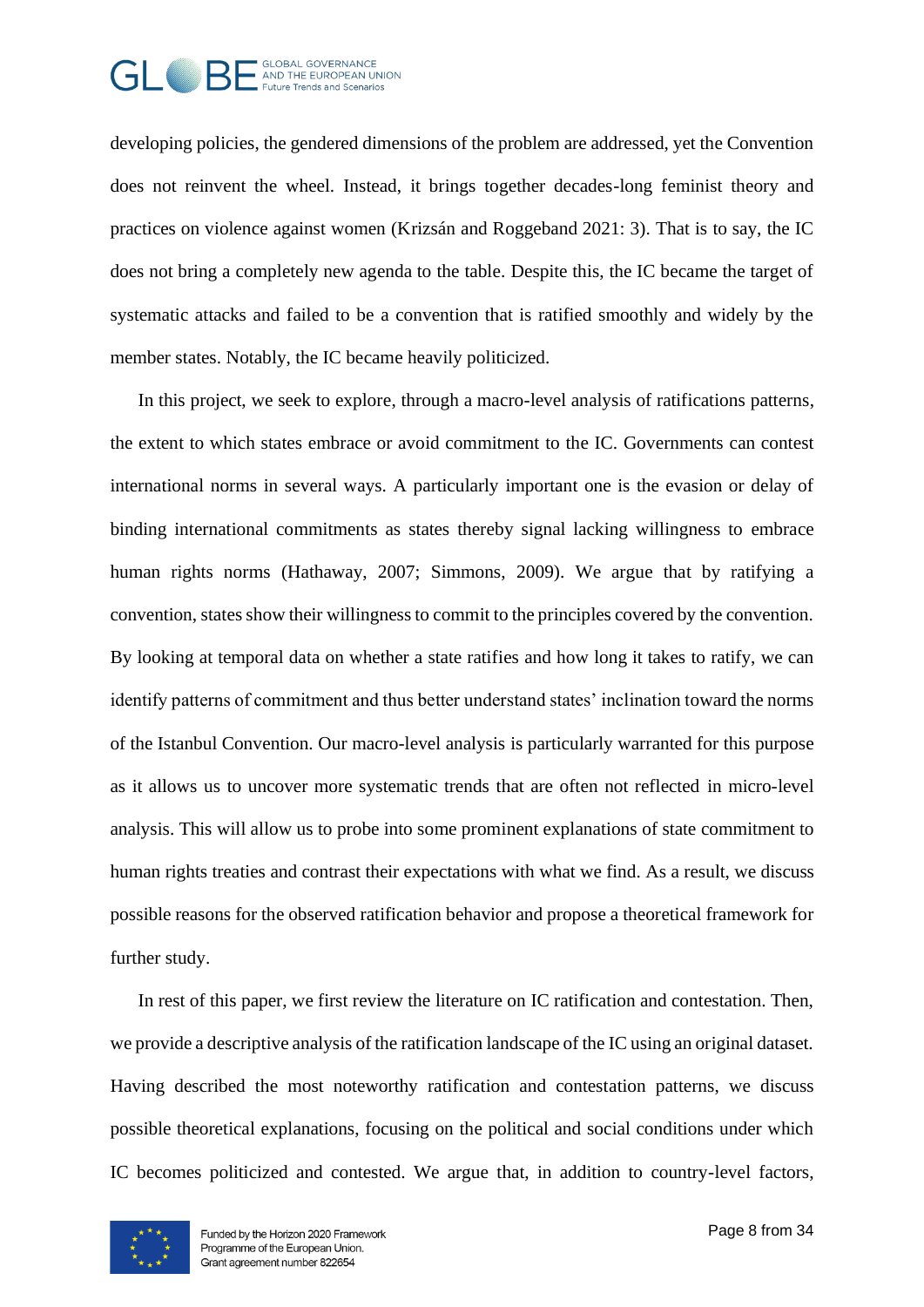

regional forces as well as four other variables capturing state-society relations are the main blocks in explaining ratification and contestation behavior.

### What do we know about Istanbul Convention so far?

The majority of studies on ratification processes and contestation of the Istanbul Convention are single case studies. Among these, studies about the situation in Central and Eastern European (CEE) states are the most prominent (see: On Croatia: Bosak and Vajda 2019, Obajdin et al 2021, Runjić-Stoilova and Stanković 2018; on Poland: Gwiazda 2020, Korolczuk and Graff 2017; on Armenia: Ghazaryan 2021; on Bulgaria: Ilcheva 2020, Stoenchava 2021, Vassileva 2018, Popova et al 2020; on Ukraine: Basha 2018, Ketelaars 2019, Zorgdrager 2020; on Latvia: Bračina 2019, Isaacs and Rudzite 2021, Vizgunova and Graudina 2020; on Turkey: Elmas et al 2021, Türközü 2021). These studies provide valuable contextual knowledge about the identity of the contesters and their frames and goals. They also provide invaluable background about the political context that would precede the ratification or non-ratification of IC. Some scholars address the transnational character of the contestations and non-ratification decisions (Kuhar & Paternotte 2017, Paternotte & Kuhar 2018). Some studies compare a small number of cases concerning causes and outcomes of contestations (Krizsán and Roggeband 2021) and controversies over ratification (Balogh 2020). What is missing from the literature is a macro-level comparative study of ratification and commitment processes combined with societal contestations. Below, we first briefly summarize the findings of the existing literature and identify the gap. In the next section, we produce new data for comparative analysis of commitment/ratification and then discuss possible theoretical explanations.

There is a limited number of studies that discusses IC ratification dynamics from a comparative perspective. Most of the scholarly work on IC ratification employs a legalistic approach and discusses the Convention with respect to national constitutions and their

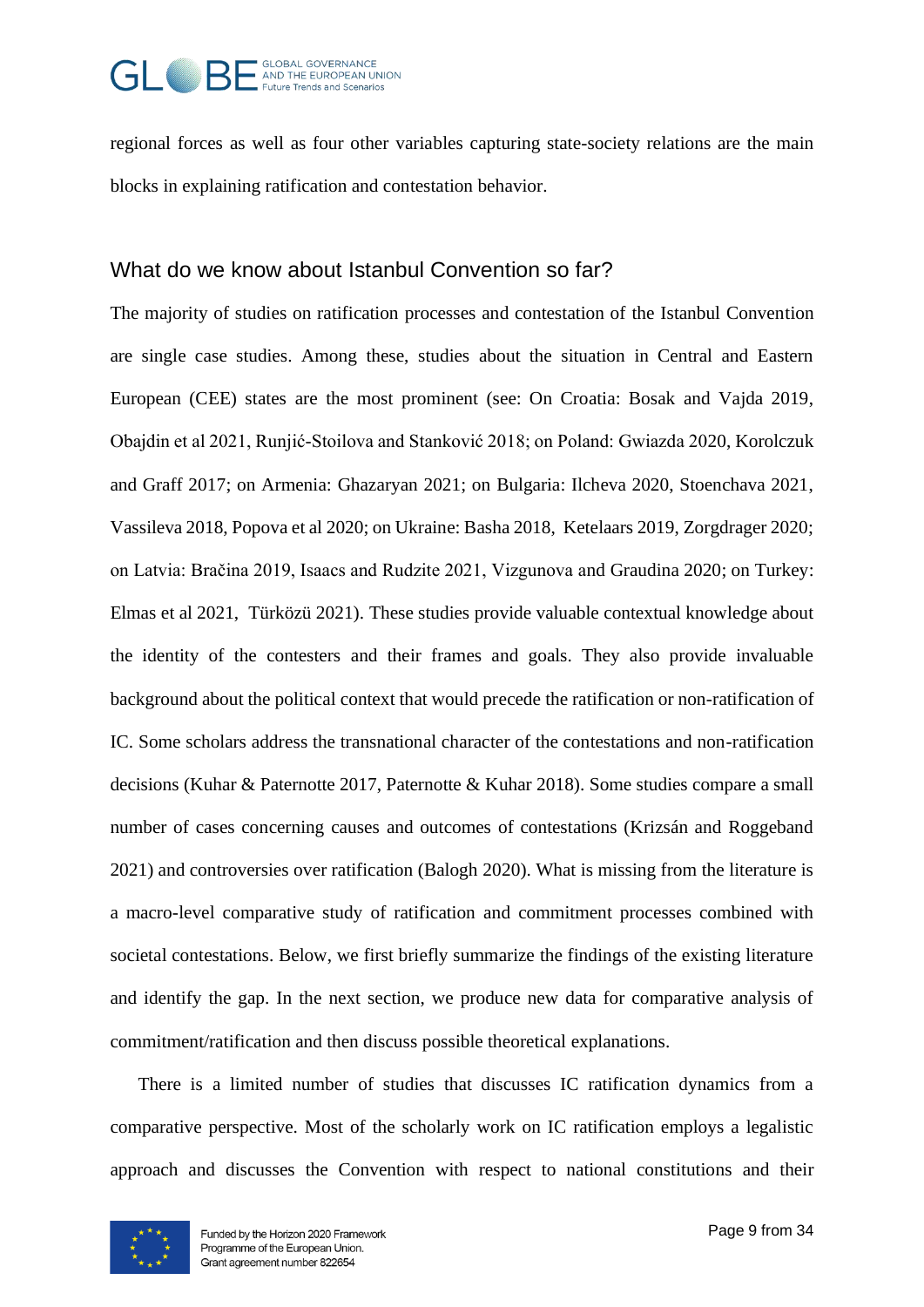

compatibility (Niederhauser 2021, Lange et al 2020). A relatively larger body of work is also devoted to examining the causes of non-ratification or delayed ratification in a single case. A few studies also discuss the IC within the context of international law and with respect to other similar conventions (Grans 2018, Niemi et al 2020). Among these legal studies, those examining the controversies around the ratification with a comparative lens are limited in number.

One example is Balogh's paper that reviews the ratification status among EU member states (Balogh 2020). Balogh's review demonstrates the presence of anti-gender mobilization in all EU countries in some form or another. However, this does not automatically translate into mobilization against IC. Not all anti-gender movements take up the issue of blocking IC ratification as part of their agenda. Moreover, the delayed ratification was not always linked to the politicization of the Convention. For instance, in Germany, where ratification took a little more than six years, the main reason was bringing the national legislation to full conformity with the Convention (Balogh 2020: 8). In the UK, on the other hand, where the IC was not ratified, the main reason was the Brexit and the IC being overshadowed by it. While nonratification in some Central and Eastern European states is plausibly the result of societal contestation, the IC was ratified despite mass mobilizations against it in many other cases. Balogh's review of the status of ratification in the EU is not a systematic one, meaning she does not come up with causal mechanisms or paths that would explain ratification or non-ratification. Moreover, focusing only on EU member states misses important non-EU cases that contribute to significant delays in ratifications. However, she suggests possible reasons for individual cases<sup>3</sup> while describing what precedes the decision to ratify or not.

A brief examination of the broader literature on ratification and commitment process is also

<sup>&</sup>lt;sup>3</sup> Such as France, Germany, Croatia, or Poland, for example.

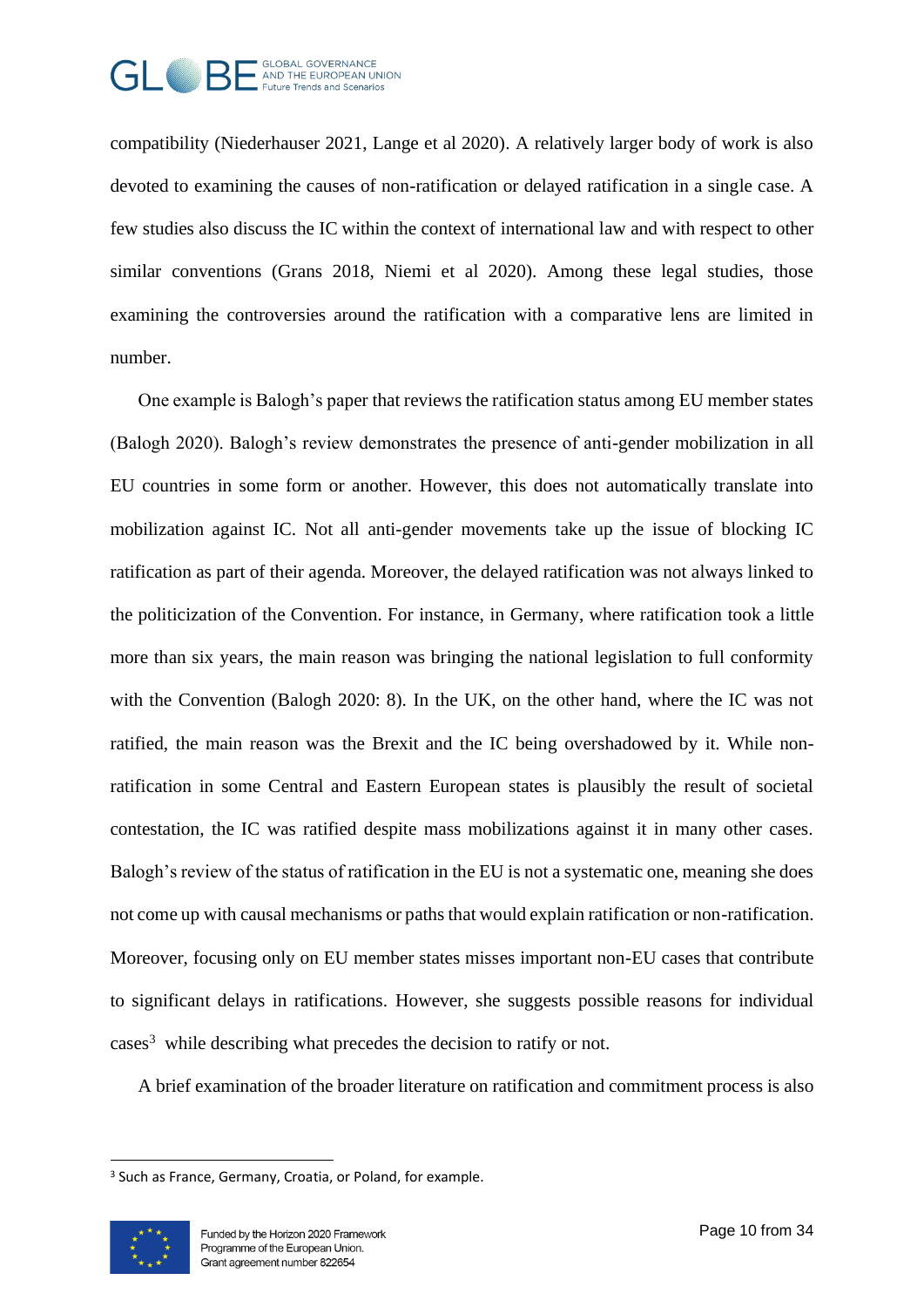

helpful to understand states commitment behavior towards the IC. States can express their opposition to international human rights norms in several ways. States can simply ignore their international obligations by not complying with them (Simmons 2009). Nevertheless, before they refuse to implement international human rights norms, they can avoid binding legal commitments by withholding ratification of international treaties (Hathaway 2007). Moreover, even if they decide to ratify an agreement, they can---particularly in the case of international human rights treaties---issue a reservation for specific articles and obligations. States can thus customize the content and bite of international obligations they are willing to shoulder (Hill 2016; Neumayer 2007). How states commit to international law is essential for their subsequent implementation behavior. The commitment stage sets the international legal framework that states are obliged to follow and creates expectations among other states and particularly societal actors within states about their governments' intentions and behavior. Indeed, questions of treaty ratification dominate the human rights literature in international relations and accordingly many scholars have dedicated most of their empirical work on studying treaty ratification dynamics. Unlike in other issue areas of world politics, ratifying governments do not receive tangible benefits through ratifications, such as in the case of arms control agreements, where two states mutually reduce their weaponry. Instead, in human rights, governments constrain themselves vis-à-vis their own population, guaranteeing it the implementation and protection of enforceable legal rights (Dai 2002; Hafner-Burton and Tsutsui 2005). Because motivations to bind other governments are weak and international organizations cannot force states into human rights treaties, much depends on governments' willingness to ratify conventions. This has important implications for the study of commitment to human rights norms. First, to capture that willingness, scholars have not only focused on whether ratification happens or not, but also on the time it takes for governments to legally bind themselves to a human rights convention (Cole 2005; Hafner-Burton and Tsutsui 2005; Hathaway 2007; Lupu 2013; Simmons 2009).

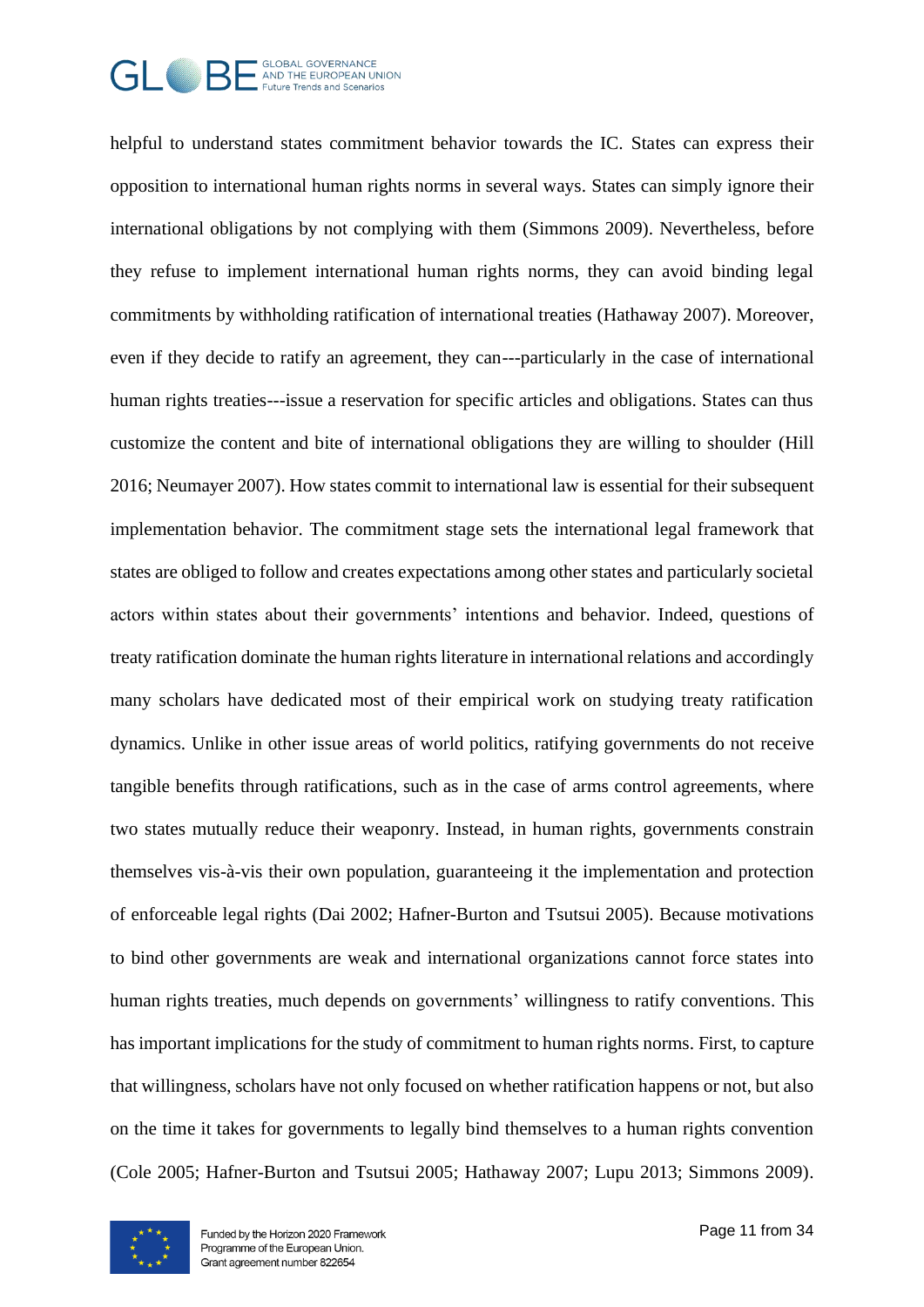

Long delays in ratification may thus indicate a tendency of governments to withhold from their citizens human rights that they themselves have negotiated and agreed upon on the international level. Indeed, this is particularly puzzling in the case of the IC, where the member states of CoE drafted and ultimately consensually adopted the IC, but differ widely in their ratification propensity. Analyzing ratification delays, moreover, allows us to systematically assess which factors affect states' willingness to speed up or delay ratifications. This is particularly important because the second implication from the analysis of governments' commitment to human rights treaties regards the set of relevant explanatory factors. While some international explanatory factors do seem to play a role, such as states' reputational concerns when they fail to ratify human rights treaties (Simmons, 2009), the bulk of explanatory variables is located at the domestic and transnational levels. Domestic political institutions, societal pressure, or transnational advocacy networks have been shown to decisively affect states' willingness to commit to and then implement human rights norms (Keck and Sikkink 1998; Risse, Ropp, and Sikkink 2013).

In that regard, the majority of the human rights literature has focused on the role of transnational advocacy networks that push their human rights agenda and have often successfully constrained government to adopt effective human rights protections. However, recently scholars have observed a shift in political focus and contestation of transnational activists; some are increasingly contesting international human rights law. Apart from studies examining ratification processes, many studies of anti-gender mobilizations in Europe touch upon the contestation of the Istanbul Convention. For these studies, the contestation of the IC is another manifestation of the current global anti-gender movement. Although the foci of these studies are not exclusively on the IC, their findings of the transnational character of these movements are noteworthy. In the final section, we review some of the main findings of these studies about the causes and outcomes of anti-gender mobilization.

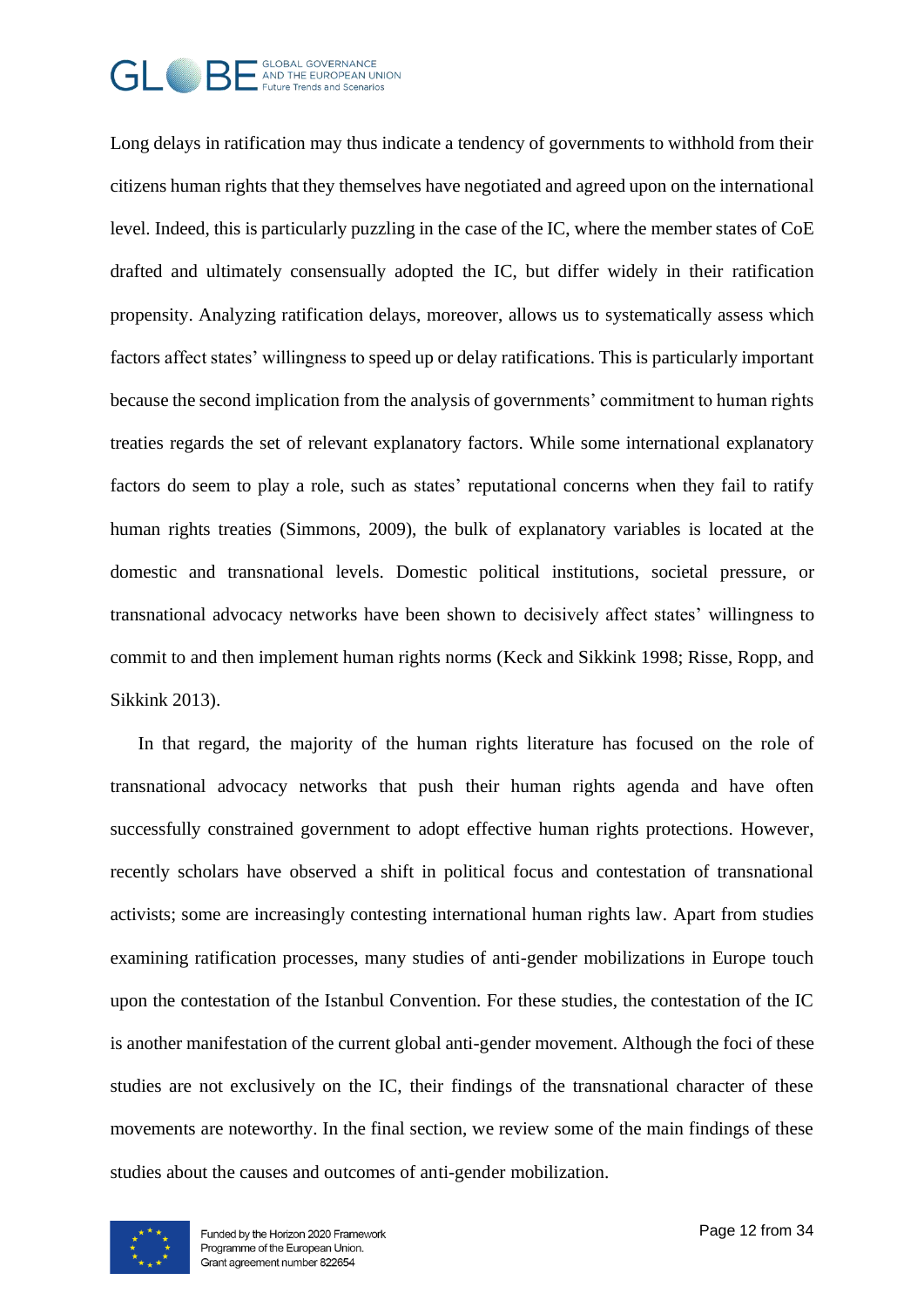

## Ratification Landscape: A Descriptive Analysis

To examine states' commitment behaviour to the Istanbul Convention, we create new data on the ratification patterns of the convention by the 46 member states of the Council of Europe (CoE). The IC has been negotiated within the CoE, and its member states are the primary targets of its regulations. Hence, they are eligible to ratify the agreement in the first place. When considering the ratification of the IC, we are not only interested in how many states ratified it or not. Instead, we attach greater weight to ratification delays, i.e., the time it takes for each state to ratify the IC. =. Faster ratifications thereby indicate a greater propensity to embrace human rights norms, while slow ratifications, correspondingly, show a weak propensity. Failure to ratify the convention, in turn, may signal a lack of interest in the treaty and its norms.

#### **Ratification**

We collected data on the ratification of the IC for all 46 CoE members and generated an event history or survival data set (Box-Steffensmeier and Jones 2004). <sup>4</sup> The outcome measure is the time until ratification, measured in years, of the IC---the event of interest---for each state. The onset of ratification risk for all states is May 2011, the date of the adoption of the IC. From that date on, each CoE member could ratify the convention. Should it do so after some time, the state exits the analysis, or cast in the survival analysis jargon, experiences a failure. For example, a state becomes eligible to ratify the IC in May 2011 and takes two years until ratification (May 2013). Its time-until-ratification, or survival time, is, therefore, two years or 24 months. Should ratification not occur until the end date in our study (January 2021), the state is censored, i.e., it leaves the data without ratifying the convention. Our data comprise 46 states and the time from May 2011 until January 2021, yielding multiple-record survival data where

<sup>4</sup> We consider only full CoE members and not observers.

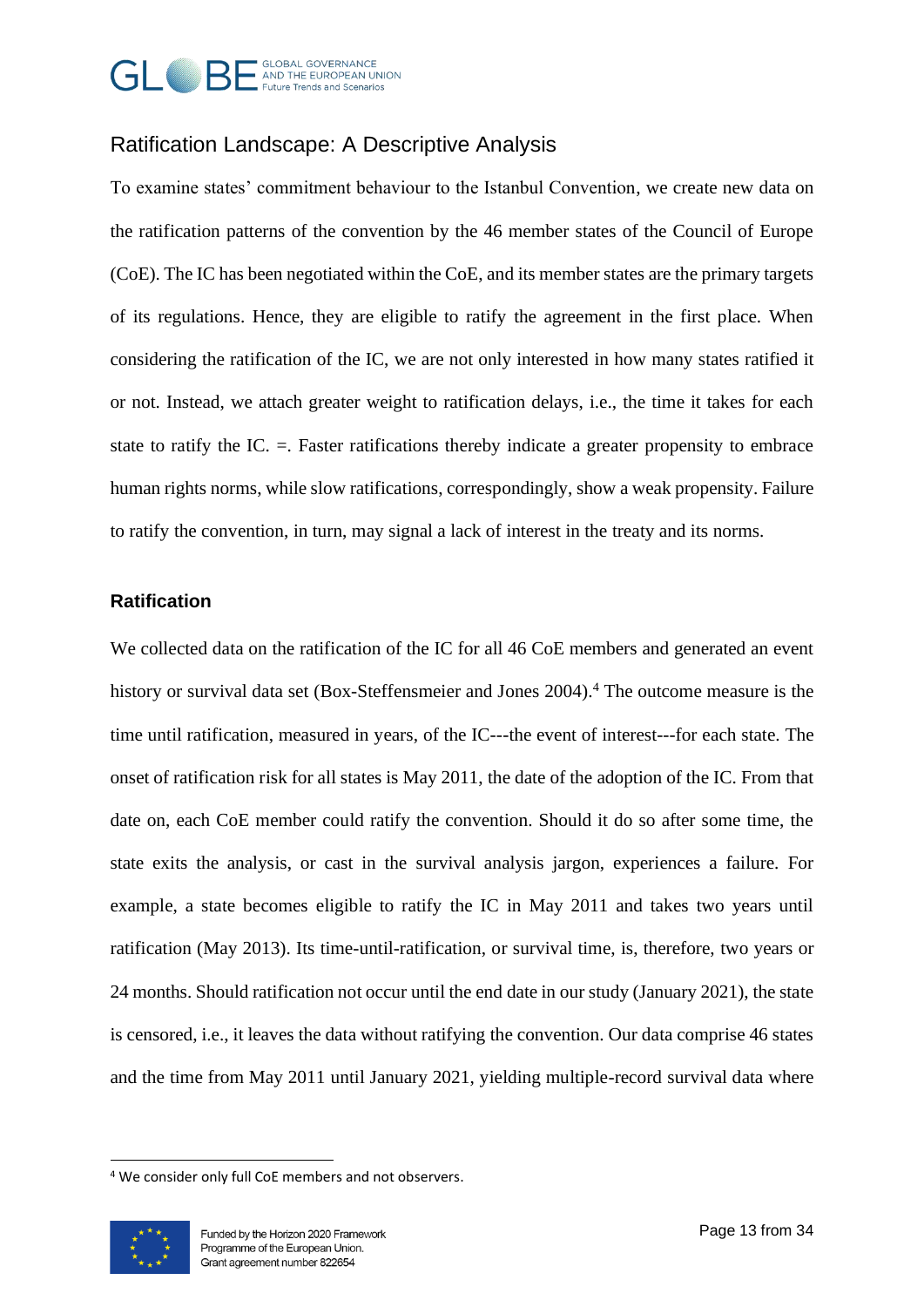

we follow each state over several consecutive month-years until ratification happens or the state is censored. Note that while we follow each state monthly, we present findings on an annual scale. With our survival data, we can compute various statistics that inform us about the ratification patterns of the IC.

[Figure 1](#page-14-0) informs about the ratification rates of the IC. Intuitively, the ratification rates captures ratifications per unit of time. More specifically, the plot shows the survival probability, which is a function of time. Time is hereby expressed as the years that passed since the adoption of the convention. The y-axis describes the survival probability and informs about the relative proportion of states not having failed, i.e., those that did not ratify at that point in time and that have thus "survived". For example, in the year of adoption (zero on the x-axis) 100 percent of state parties have yet to ratify the convention, and hence the probability that states survive (i.e., do not experience the event of interest, ratification) is 100 percent. With the passage of time, this probability declines in a stepwise manner. For example, at about three years after the adoption of the IC, about 75 percent of states survive (have not failed), which means that 25 percent have failed or ratified the convention. At the bottom of Figure 1, we indicate the number of states that have not ratified the IC at each analysis time. In the year of the IC's adoption, 46 have not ratified the convention, while four years after the adoption 28 states did not commit to this treaty. In the tenth year since adoption (i.e. 2021), 13 states are still refusing to ratify the IC. This implies that by now, 33 states have ratified the IC (72%). Focusing on this aggregate share of adherence to the IC by eligible states masks, however, important variation in commitment dynamics. Therefore, a closer examination with the tools to survival analysis and its specific metrics is necessary.

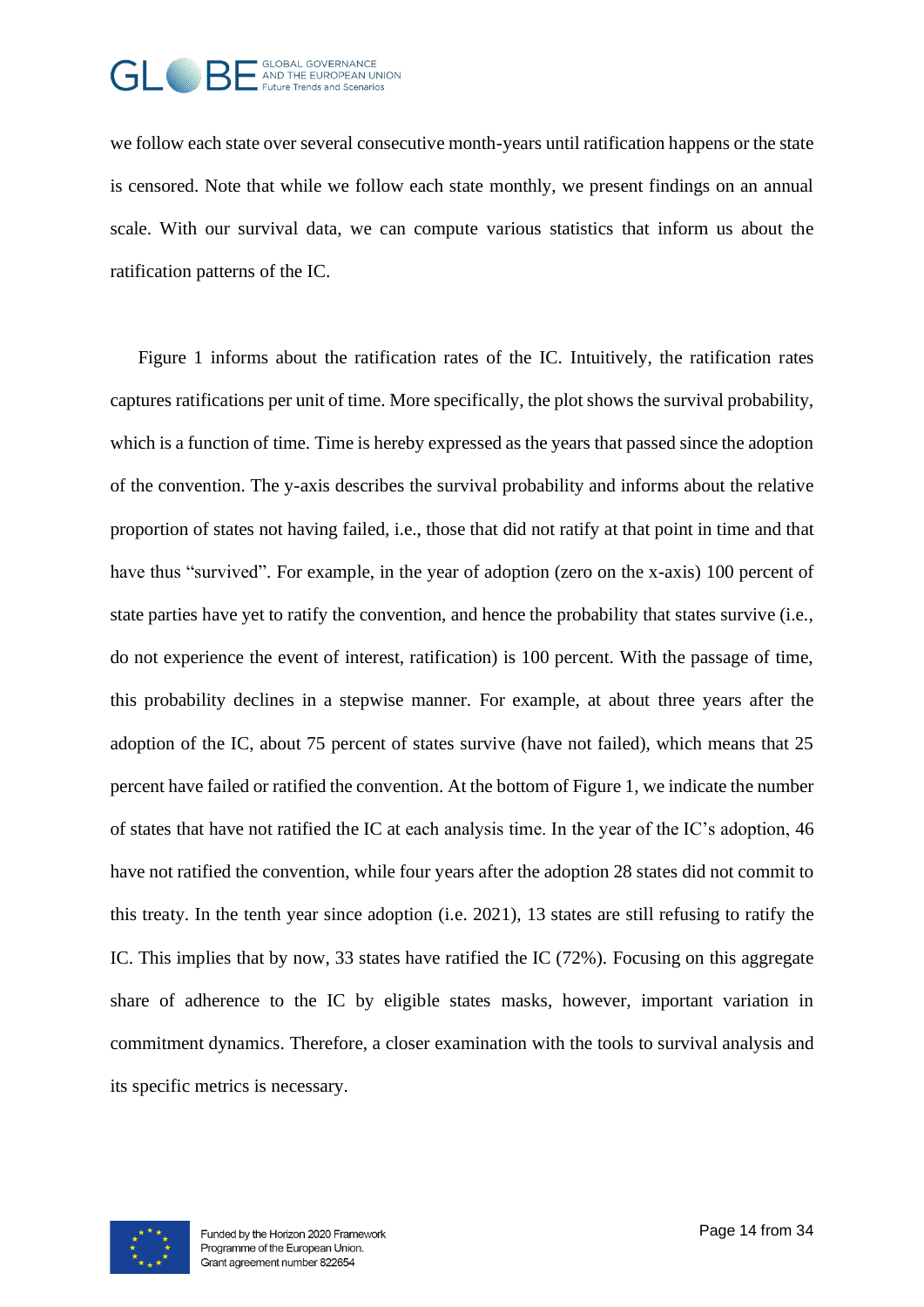



*Figure 1 Ratification rate of Istanbul Convention*

<span id="page-14-0"></span>To have reference number for the IC's median survival time, we report the median survival time of a different but related convention, the Convention on the Elimination of All Forms of Discrimination Against Women (CEDAW). The same CoE members took on average five years to ratify CEDAW, indicating thereby a slightly quicker commitment than in the case of the IC with a median survival time of six years. Of course, CEDAW has been adopted and opened for ratification almost three decades earlier than the IC and hence the specific circumstances of its ratification differ from the ones of the IC. Nonetheless, it provides a reference for determining how quickly (or slowly) the same set of CoE member states have committed to a related human rights treaty.

While the ratification rates of CEDAW and the IC do not differ significantly from each

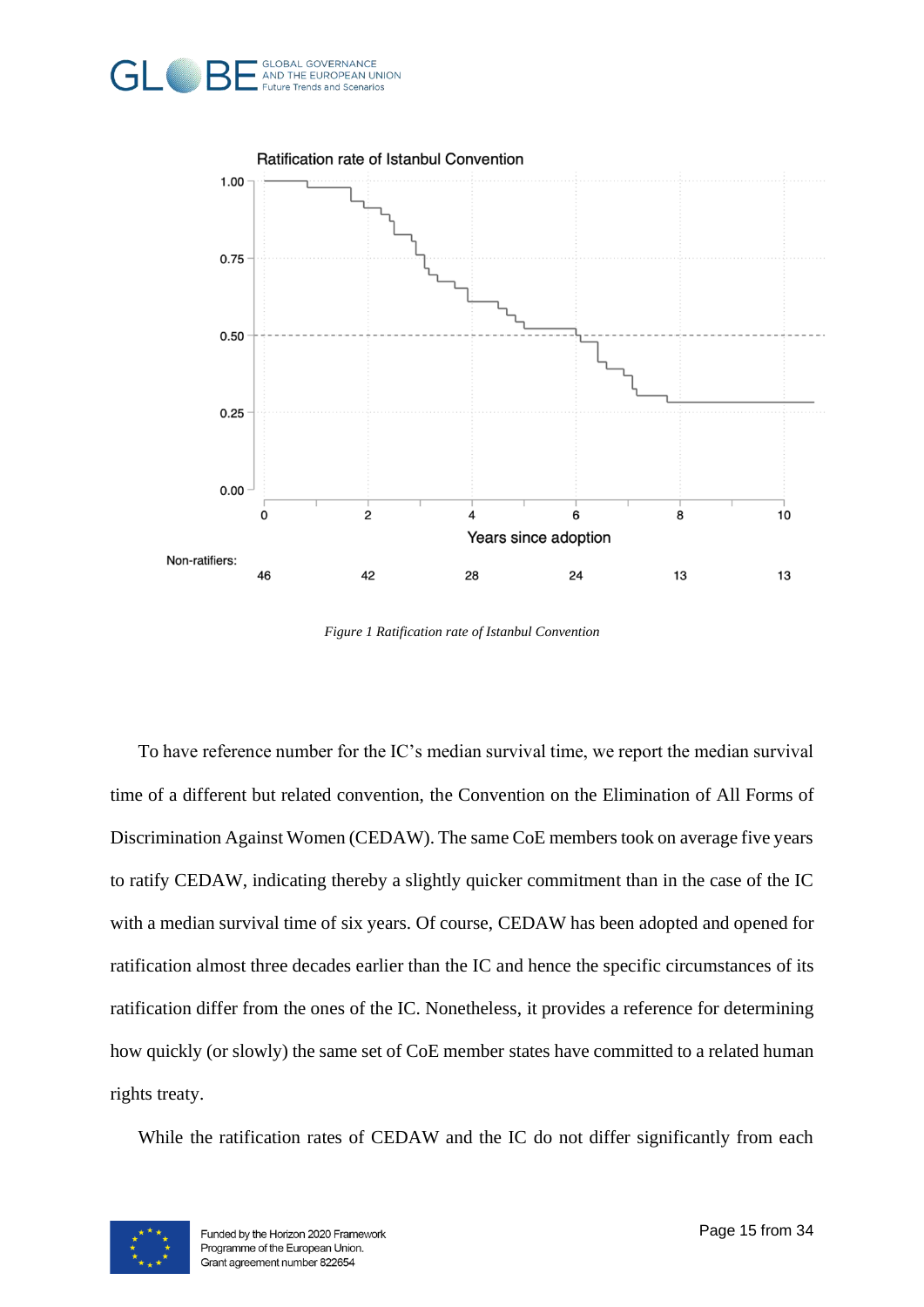

other, there is considerable variation in IC ratification across the sub-regions of CoE member states. [Table 1](#page-15-0) shows the number of total ratifications per region along with the number of countries in each region. We adopt the regional classification of the United Nations and slightly adapt. For example, we include the former European Soviet Republics, such as Lithuania or Estonia, among Eastern Europe, completing thus the full set of Central and Eastern European countries. We also include the successor states of the former Yugoslavia, Bulgaria, and Romania in that regional category. Moreover, we drop henceforth from our analysis the European micro-states, such as Monaco or San Marino, limiting the number of CoE members to 42 states for which we can gather also other data.<sup>5</sup>

<span id="page-15-0"></span>

|                 | <b>Ratifications</b> | <b>Countries</b> |
|-----------------|----------------------|------------------|
| Eastern Europe  | 8                    | 17               |
| Northern Europe | 6                    | 7                |
| Southern Europe | 7                    | 7                |
| Western Asia    | $\overline{2}$       | 4                |
| Western Europe  | 7                    | 7                |
| Total           | 30                   | 42               |

*Table 1 Total ratifications of IC per region*

Only eight out of 17 countries from Eastern Europe have ratified the IC.. Commitment to the IC in Eastern Europe falls even behind Western Asia, where half of all states have ratified the IC (Turkey, Armenia, Georgia, Azerbaijan). This stands in stark contrast to Western and Southern European commitment rates, which reach 100%, and Northern Europe, where only the United Kingdom refuses to ratify the IC.

<sup>5</sup> Data on many important variables, such as political system or economic output, are typically not available for these micro-states.

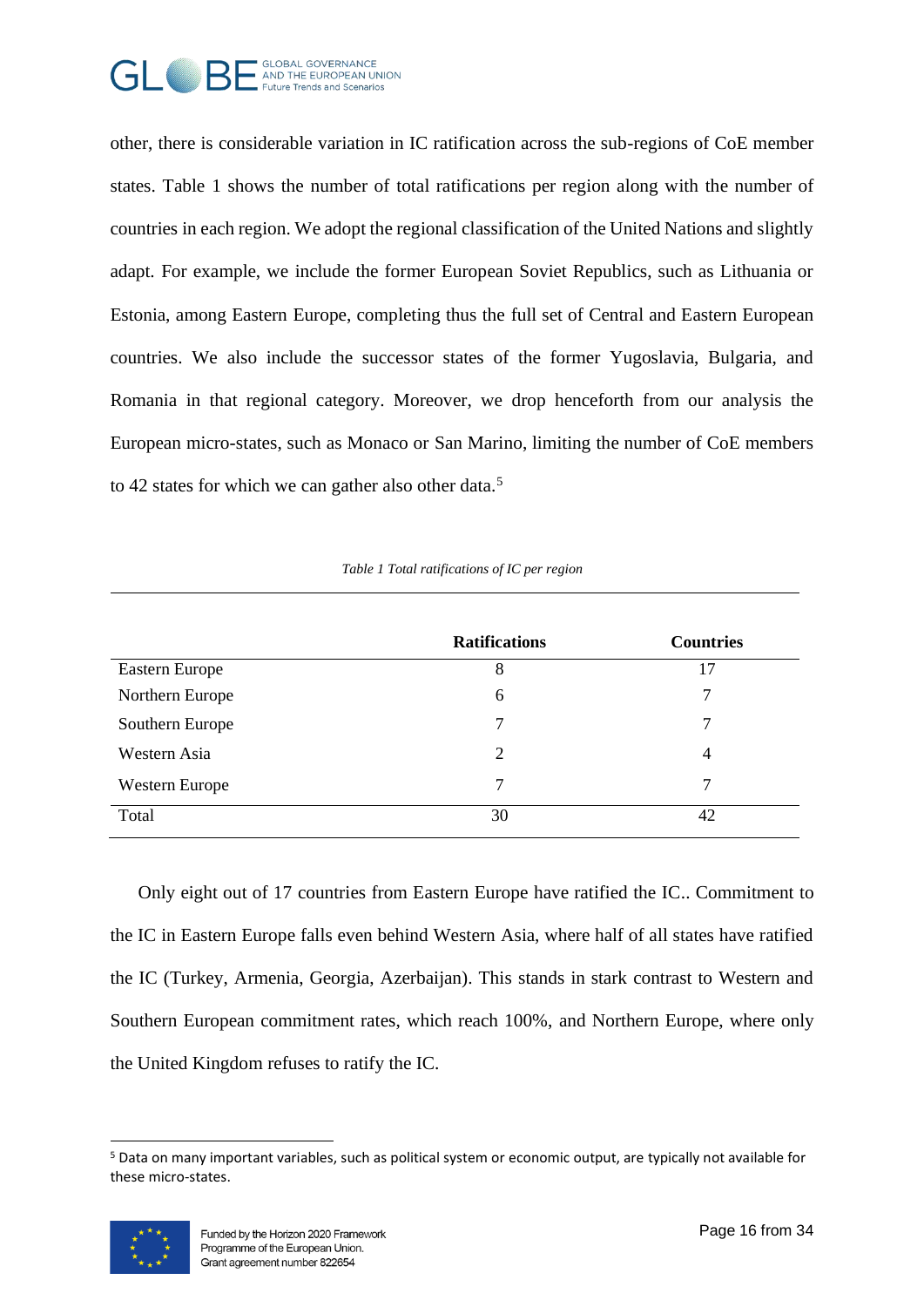

While informing about general IC ratification across regions, the aggregated IC adherence rates to the IC across regions does not inform us about how quickly states ratified the conventions. When we plot the survival probabilities across all regions in [Figure 2,](#page-16-0) we see significant variation in the median time until ratification. While Eastern Europe does not even reach a median survival time (a fourth of Eastern European states has ratified the IC after four years), half of all Southern European states have ratified the IC after three years. Indeed, the ratification of the IC is faster in Southern Europe than in both Northern and Western European states that take on average four and six years, respectively, to commit to the IC.



*Figure 2 Ratification rates across regions of CoE member states* 

<span id="page-16-0"></span>The difference in ratification rates across regions is statistically significant, as indicated by a log-rank test (chi2(4): 13.27,  $p<0.01$ ).

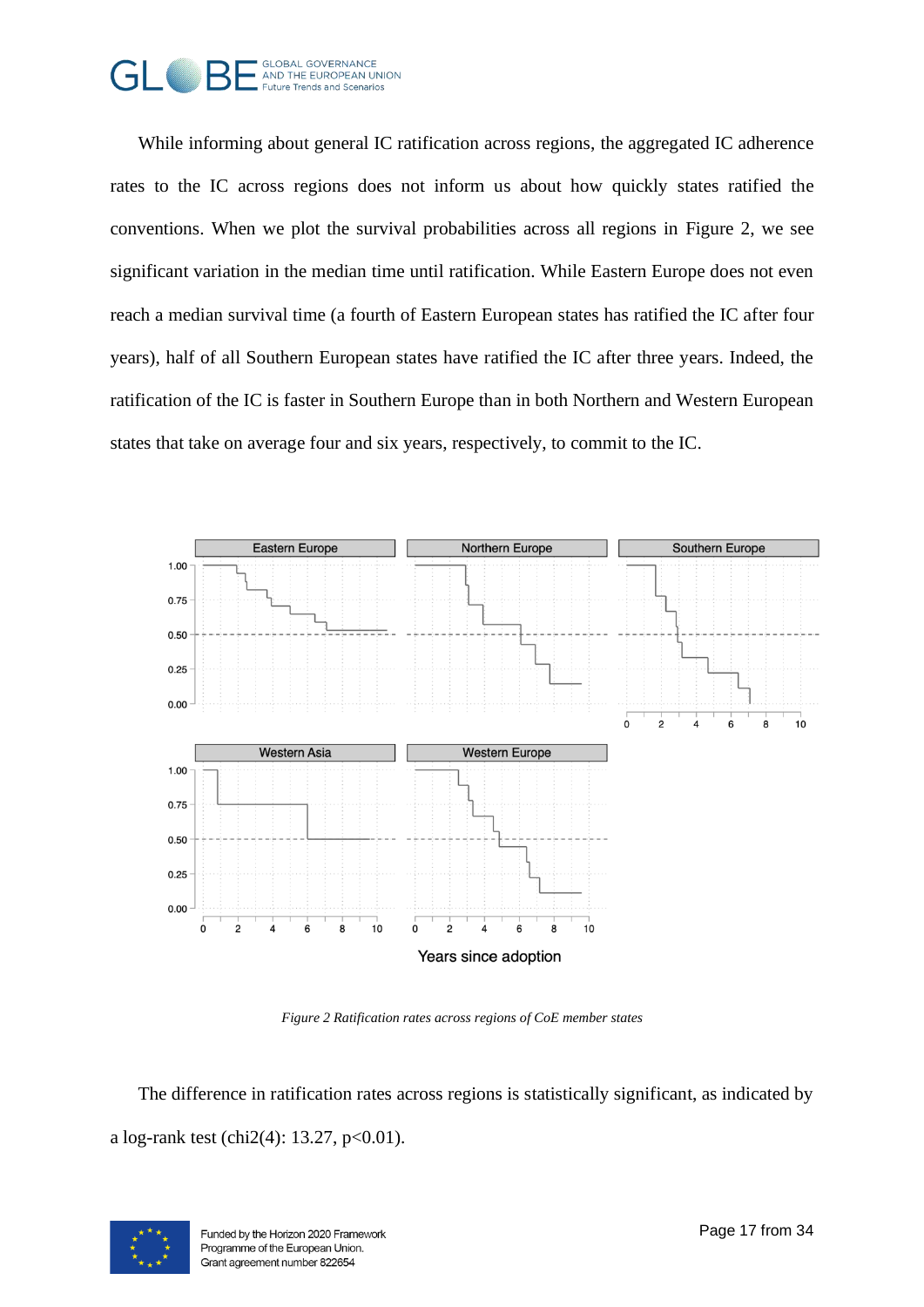

However, commitment to human rights treaties is a function of region-specific identities and political dynamics and many more factors. Accordingly, we next examine how key predictors of treaty commitment affect IC ratification patterns.

First, we more closely consider states' domestic political systems. The IC establishes and protects the individual rights of women and can be thus considered an integral element of liberal normative values.<sup>6</sup> Accordingly, the more states enshrine liberal values in their constitutions, political institutions, and practices, the easier should commitment to the IC be. We, therefore, assess whether there are differences in ratification rates between countries with weak liberal values and those with strong ones. To measure that variable, we use the liberal democracy index from the V-Dem project that how the political system safeguards and promotes liberal values.<sup>7</sup> We dichotomize this variable, where the value 1 represents states with a liberal democracy score of the 25th percentile and below, and thus weak liberalism, and zero otherwise.

Second, we consider the quality of democratic institutions. Many CoE member states can be considered young democracies, having only recently transitioned from authoritarianism to democracy. For example, Poland's or Armenia's democratic institutions are far younger than France's or Sweden's. To capture this difference and thereby possibly divergent incentives for IC commitment, we encode whether a country is a strong or a weak democracy. We use V-Dem's polyarchy index, which is particularly suited to represent the strength and quality of institutions among different democracies. All countries with a polyarchy score at or above the 90th percentile are coded as strong democracies.

Third, being an EU member is a strong motivation for committing to human rights treaties

<sup>7</sup> https://www.v-dem.net/en/data/archive/previous-reference-materials/reference-materials-v9/



 $6$  To plot differences in survival probability/ratification rates, we dichotomize all independent variables. This allows us to discern, visually, whether there are notable differences in ratifications between the groups of states constituted by the binary variables. Moreover, we can run statistical hypothesis test (the log-rank test) for survival analysis.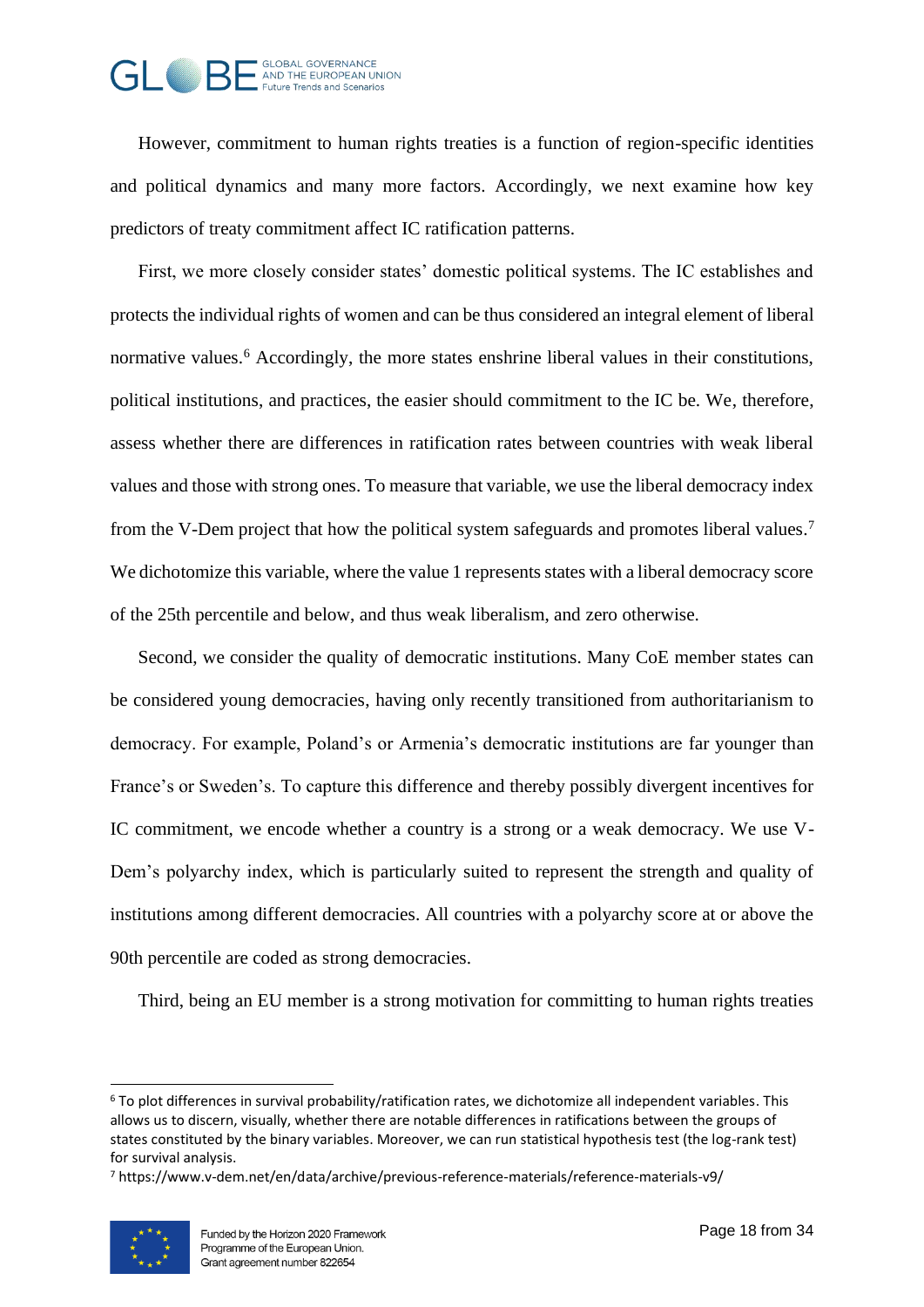

(Milewicz and Elsig 2014). This is because strong domestic human rights norms are a prerequisite for EU membership and because the members of the Union often coordinate their treaty ratifications. Moreover, the EU is broadly considered a normative agent, actively promoting human rights norms and the IC in particular. For these reasons, EU members should face significantly lower hurdles in ratifying the IC than others.

Finally, a key predictor for states' treaty commitment is their GDP per capita. This is because GDP per capita informs about a state's economic ability to implement a convention. The IC comes with many administrative requirements and demands from its ratifiers to build domestic apparatuses and institutions that help implement its provisions. This requires resources and the administrative capacity to do so on the side of the states. Accordingly, we consider whether a country's relative income level as measured by GDP per capita contributes to differences in ratifications. We dichotomize this variable setting the cut-off at 30,000 US dollars per year and person (sample average). States above that threshold can be considered wealthy, while states below that will have a harder time implementing administratively demanding treaties.

[Figure 3](#page-19-0) displays the ratification rates for the four different predictors presented above. Concerning liberalism, we can see that the median ratification time for weakly liberal countries is around three years, while the one for strongly liberal around six years. This might indicate that weakly liberal states might seek commitment to the IC to strengthen the domestic role of liberal values, while strongly liberal states would already have robust liberal norms in place (Moravcsik 2000).

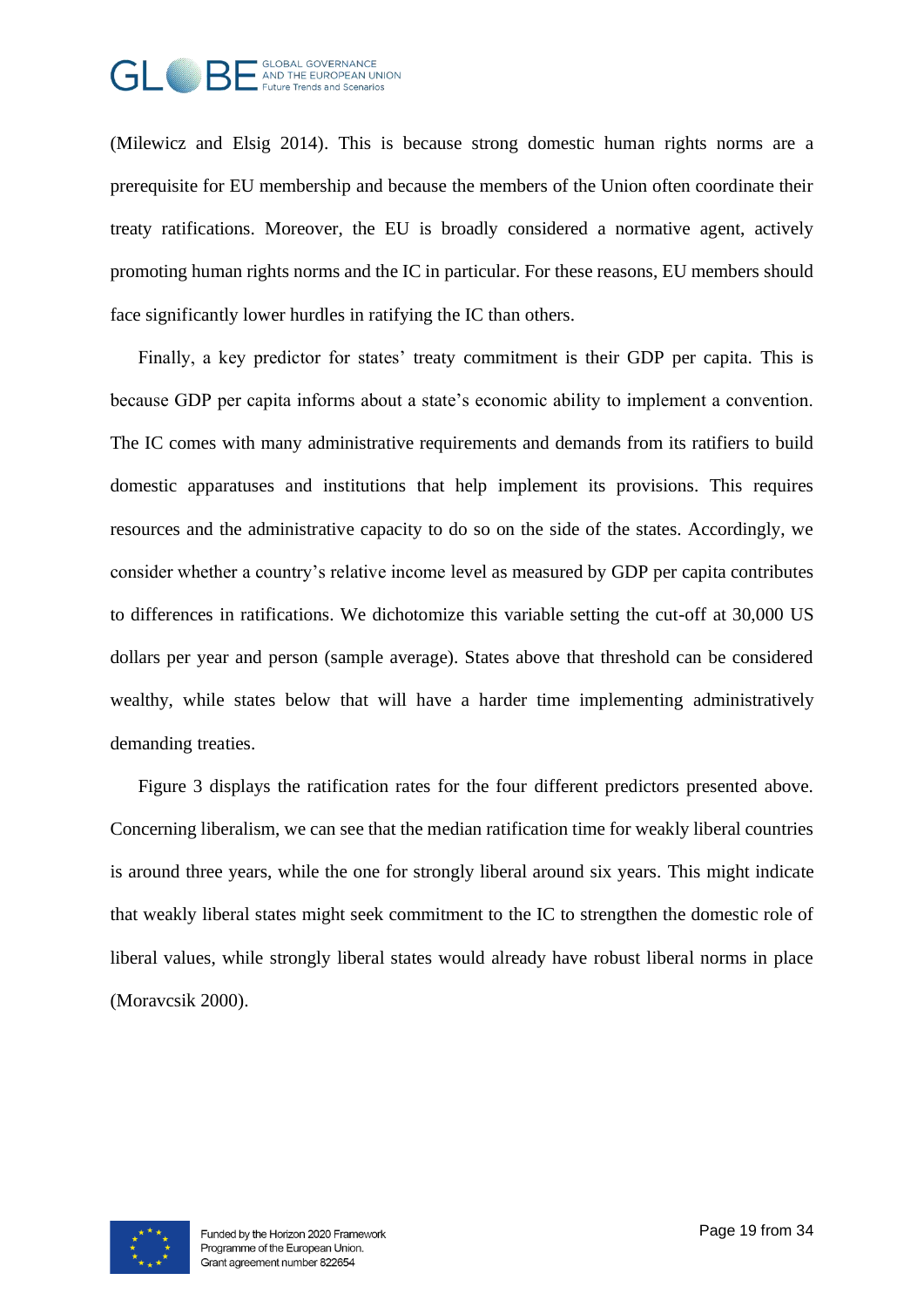



*Figure 3 Ratification rates across predictors of commitment*

<span id="page-19-0"></span>The plot on the upper right corner indicates that countries with strong democratic institutions are considerably faster in IC ratification than with weak institutions. The former ratify the IC after three years on average, while the latter take six years. Concerning the role of EU membership, no difference in ratification rates between EU members and non-members is discernible. Both take on average six years to ratify the IC, which is identical with the median ratification time from [Figure 1.](#page-14-0) Finally, wealthier countries seem to more quickly commit to the IC than their less affluent counterparts. The former ratify the IC after less than five years on average, while the latter take more than seven years.

The graphical pattern shows some differences in ratifications rates. However, are these systematic or a product of chance? To answer this question, we perform a series of bivariate log-rank tests for survival data to test whether the survival curves/ratification rates in the plot differ from each other or not. We find that ratification rates among weakly or strongly libera

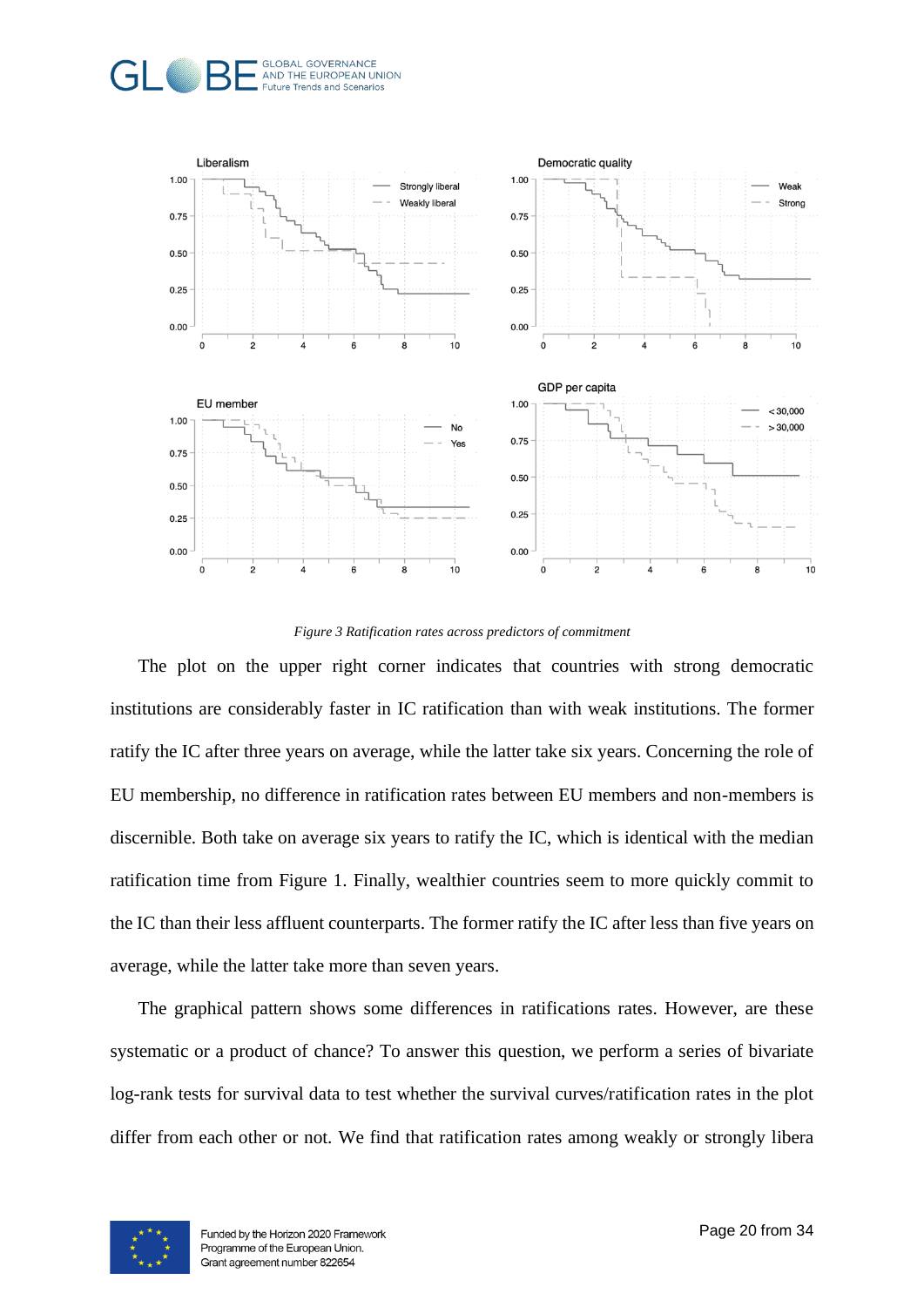

(chi2(1): 0.30, p<0.53), weakly or strongly democratic (chi2(1): 2.4, p<0.12), and EU or non-EU (chi2(1): 0.02,  $p<0.9$ ) do not differ from each other. The differences are statistically insignificant. However, our dichotomous category of affluent and less affluent states, as captured by GDP per capita, contributes to different ratification rates. More affluent states ratify the IC significantly faster than their less affluent peers (chi2(1): 3.97, p<0.046). In sum, while many plausible predictors suggest different propensities for commitment, the ratification rates significantly differ only with respect to GDP per capita and, significantly, the sub-regions of CoE member states.

# **Relative ratification risks compared**

Having described general patterns of IC ratification, we next assess how strongly each of the presented predictors affects commitment. To do so, we estimate a Cox proportional hazards model that allows us to compare the relative contribution of each predictor on states' risk of ratification. The outcome of interest in Cox models is the hazard rate, a time-varying function of the relative ratification risk. It describes the probability of ratification, conditional on not having ratified the IC, per unit of time. A large hazard rate indicates a higher risk of ratification, while a low hazard rate describes a low risk of ratification. The quantity of interest in the Cox models is the relative hazard or hazard ratio. It compares the hazard rates of two groups formed by our binary predictors and informs us how much higher or lower the risk of ratification is. That is, the hazard ratio always involves a comparison between at least two groups.

In a stepwise way, we include all the predictors presented above in a Cox model and estimate their hazard ratios. Estimates are shown in [Table 2.](#page-22-0) Hazard ratios below 1 indicate that the respective variable reduces the hazard of ratification. Hazard ratios above one indicate that the variable increases the risk of ratification, and hazard ratios of 1 indicate no effect.

We first describe findings on the regional indicators. Here, we define as baseline category

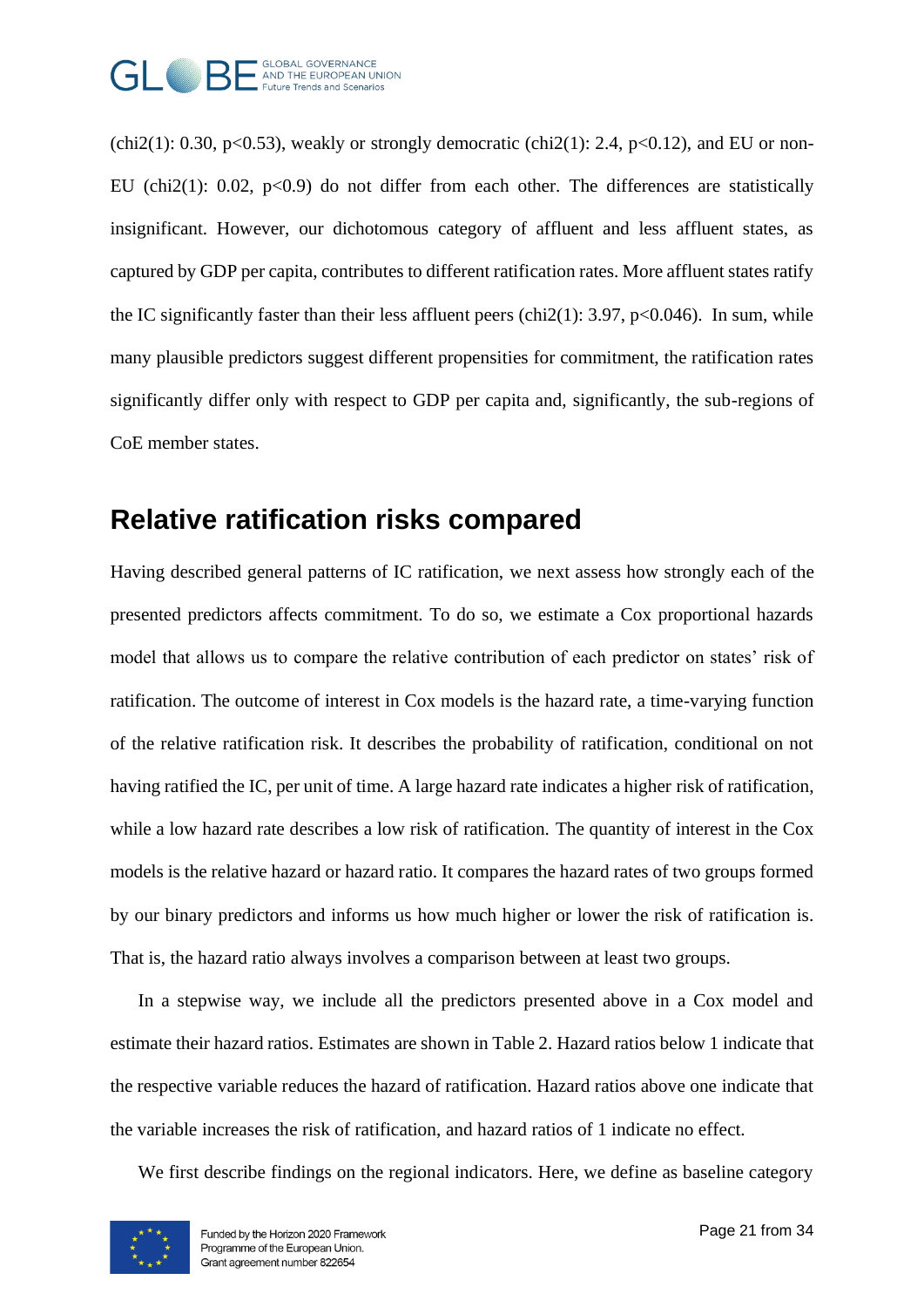

Western Europe and assess how other regions compare to it. For example, Eastern European states have an estimated hazard ratio of 0.297 in Model 1. This is interpreted as follows. Being a country from Eastern Europe is associated with a reduction in the hazard of IC ratification of about 70 percent, compared to Western Europe. We obtain this percentage decrease as follows:  $(1 - 0.297)^*100\% = 70.3\%$ . This is a large change in the ratification risk, quantifying how much Eastern European states eschew the IC. The estimated hazard ratio for Eastern Europe is also the only statistically significant predictor in [Table 2.](#page-22-0)

While the remaining predictors do not attain conventional levels of statistical significance, they are related in interesting ways to the ratification hazard of the IC. Northern Europe's ratification hazard is slightly below the one of Western Europe but does not differ in any important way. Interestingly, Southern European states seem most drawn to the IC when compared to other regions. Their relative hazard is 1.65-times the one of Western Europe. Being a Southern European state raises the hazard of ratification by almost 65% compared to Western European states in Model 1; specifically,  $(1.648 - 1)*100 = 64.8\%$ . While Southern European states do not differ from Western European states significantly, they do differ from Eastern European states. When we compare the hazard ratios of Southern European to Eastern European states, we find that the former are almost six times more likely to ratify the IC than CEE countries. Specifically, we can divide the hazard ratio of Southern Europe by the one for Eastern Europe to obtain a hazard ratio of 5.7 from the estimates in Model 4 (1.825/0.320). The difference is also highly statistically significant, with  $p<0.006$ .

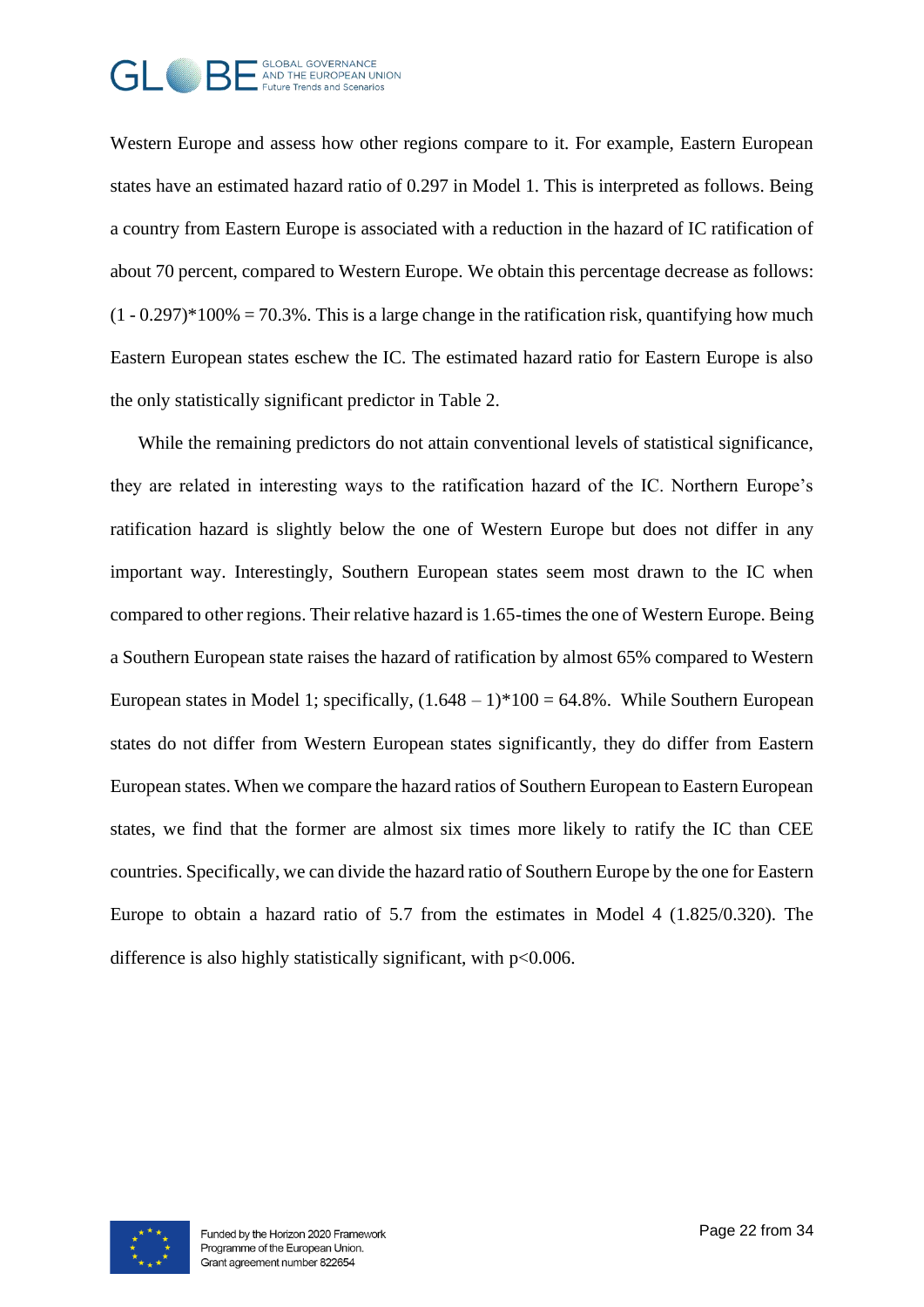<span id="page-22-0"></span>

|                                                            | (1)       | (2)       | (3)      | (4)      |
|------------------------------------------------------------|-----------|-----------|----------|----------|
| Eastern Europe                                             | $0.297 +$ | $0.288 +$ | $0.323+$ | $0.320+$ |
|                                                            | (0.198)   | (0.195)   | (0.214)  | (0.208)  |
|                                                            |           |           |          |          |
| Northern Europe                                            | 0.708     | 0.709     | 0.714    | 0.718    |
|                                                            | (0.293)   | (0.293)   | (0.282)  | (0.286)  |
|                                                            |           |           |          |          |
| Southern Europe                                            | 1.648     | 1.631     | 1.846    | 1.825    |
|                                                            | (0.611)   | (0.629)   | (0.794)  | (0.764)  |
|                                                            |           |           |          |          |
| Western Asia                                               | 0.414     | 0.366     | 0.412    | 0.425    |
|                                                            | (0.471)   | (0.467)   | (0.522)  | (0.552)  |
|                                                            |           |           |          |          |
| GDP pc                                                     | 1.127     | 1.138     | 1.154    | 1.146    |
|                                                            | (0.792)   | (0.802)   | (0.798)  | (0.790)  |
|                                                            |           |           |          |          |
| Weak liberalism                                            |           | 1.143     | 1.183    | 1.250    |
|                                                            |           | (0.675)   | (0.705)  | (0.669)  |
|                                                            |           |           |          |          |
| Democratic quality                                         |           |           | 1.813    | 1.895    |
|                                                            |           |           | (0.764)  | (0.911)  |
|                                                            |           |           |          |          |
| EU member                                                  |           |           |          | 1.116    |
|                                                            |           |           |          | (0.471)  |
| chi <sub>2</sub>                                           | 14.00**   | 17.93***  | 19.23*** | 19.67**  |
| Log-likelihood                                             | $-91.75$  | $-91.74$  | $-91.18$ | $-91.16$ |
| $\boldsymbol{N}$                                           | 2980      | 2980      | 2980     | 2980     |
| Exponentiated coefficients: Standard errors in parentheses |           |           |          |          |

*Table 2 Cox proportional hazards model*

Exponentiated coefficients; Standard errors in parentheses  $+ p<0.10$ , \*\*  $p<0.05$ , \*\*\*  $p<0.01$ 

To summarize, we find that Eastern Europe significantly lags in IC ratifications. Less than half of the states in Central and Eastern Europe show interest in the IC, but the speed of ratification is also very slow. The propensity to commit to the IC among Eastern European states is only 30% of their Western European neighbors. When we compare Eastern Europe to Southern Europe, we find the starkest contrasts. Southern European states are almost six times more likely to commit to the IC than governments from Eastern Europe.

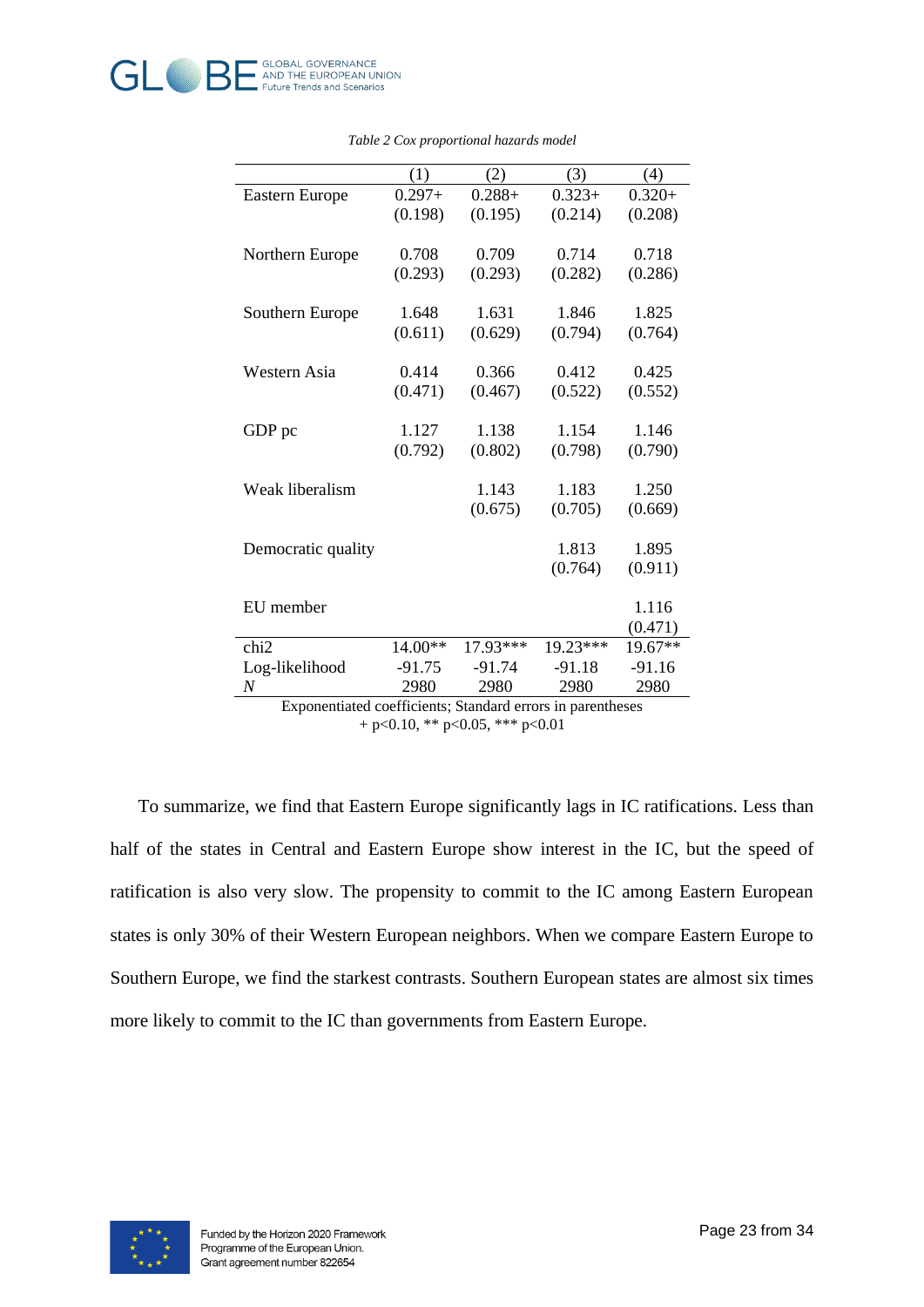

## Explaining the variation in ratification and contestation: Towards a theoretical model

Our examination of IC commitment patterns yields one clear finding: Eastern Europe differs in important respects from states in other regions. Central and Eastern European states delay ratification of the IC or avoid it altogether. States from that region lag significantly behind and show strong signs avoiding the obligations implied by the IC. Southern Europe, by contrast, sets the counter-example. States from that region are most likely to commit in a very short amount of time.

Having identified systematic variation in IC commitment patterns through a comparative statistical analysis, we now discuss possible ways of explaining this variation. In that regard, it seems that one-size-fits-all explanations have difficulties accommodating the identified variation. As some have claimed, different experiences with authoritarianism and democracy might affect countries' willingness and ability to embrace international human rights law (Bernhard and Karakoc 2007; Milewicz and Elsig 2014; Moravcsik 2000). While a country's past certainly shapes its future, we also see that those authoritarian legacies by themselves do not exert a uniform effect when it comes to commitment to human rights norms and, in particular, to IC ratification. Both Southern and Eastern Europe have had long-lasting authoritarian regimes, but their IC ratification and adoption of strong norms protecting the physical integrity of women differ markedly. This suggests that the particular kind of authoritarian legacy, military regimes vs. Leninist party states (Geddes 1995) might play a role in commitment patterns once countries have transitioned to democracy. Others have suggested that young democracies in particular, seek to bind themselves through international human rights law to prevent autocratic reversals (Elsig, Milewicz, and Stürchler 2011; Hafner-Burton,

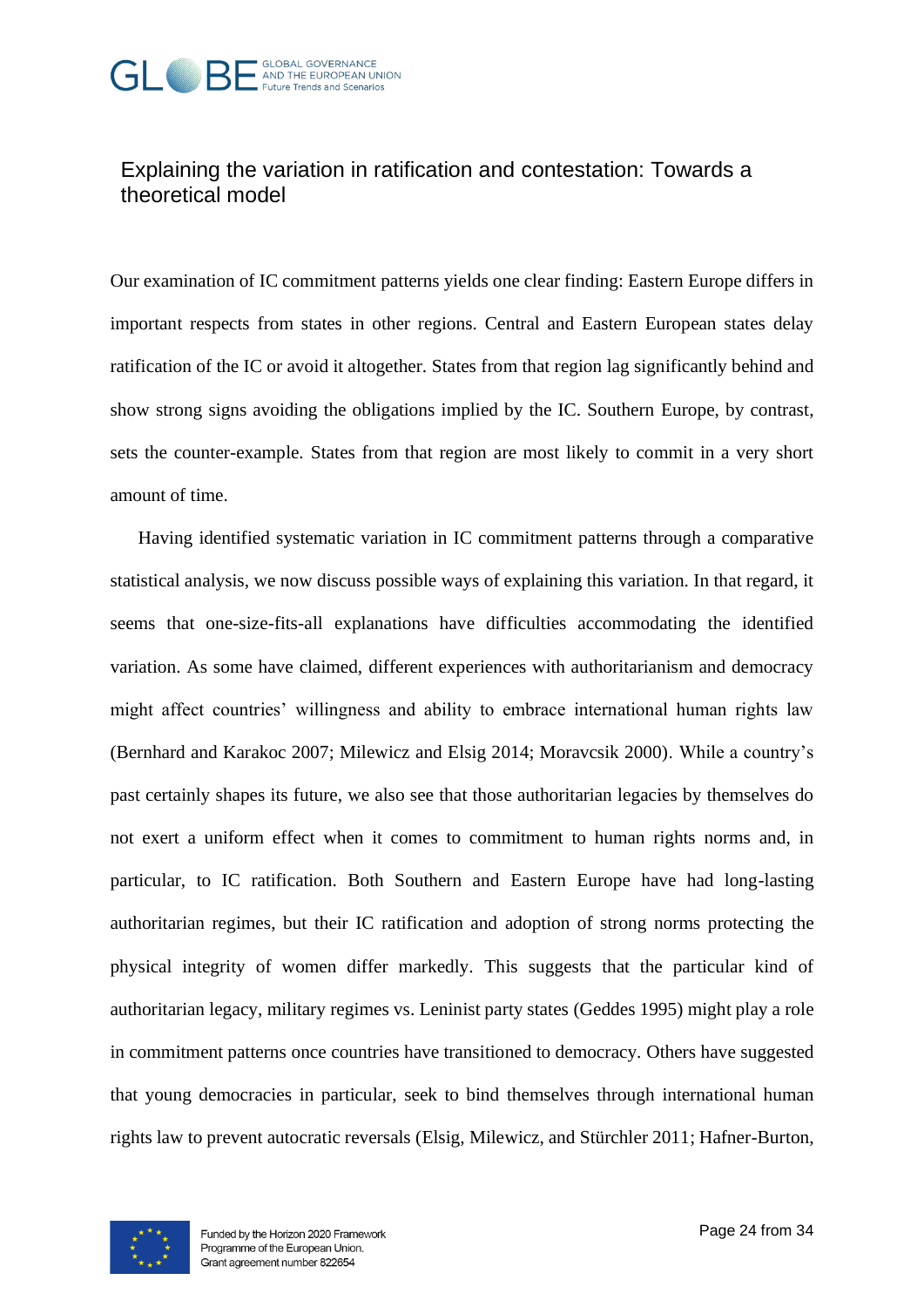

Mansfield, and Pevehouse 2015; Moravcsik 2000). While we see some support for this conjecture, particularly with respect to the role of liberal values, it is questionable whether this is the entire story. Most young democracies can be found in Eastern Europe and hence incentives to commit to the IC should be particularly strong there.

Similarly, and as documented in many case studies, influential religious actors are at the forefront of IC contestation. Yet, here again, their effect seems to differ by context. Otherwise, we would observe similar ratification patterns in societies with dominant church actors (Southern and Eastern Europe). Finally, it has been suggested (Balogh 2020) that anti-feminist movements create strong opposition all over Europe but not all target the IC. We see that IC contestation and ratification differ significantly and strongly across Europe.

These explanations provide helpful starting points to investigate the causes of IC contestation further. However, the brief empirical examination also suggests that context matters a great deal for understanding why the IC, in particular, is picked as an object of fierce political and societal contestation. For example, anti-feminist movements create pressure, yet not every government follows their grievances and rejects the IC; some even ratify the IC (without reservations) despite strong societal mobilization against it. Accordingly, we need to understand the political context under which the IC can become a target of anti-gender mobilization to predict/explain when these are successful or not in blocking or delaying IC commitment. So, our main question is in which contexts the mobilization against the IC is successful.

Some scholarly work on Istanbul Convention discusses the contextual factors that would make the contestation of IC more likely. In Kuhar and Paternotte's edited book, *Anti-Gender Campaigns in Europe* (2017), different manifestations of anti-gender movements from Europe are cited. In this book, the attack against the IC is discussed as part of the anti-gender movements in the cases of Poland (Graff and Korolczuk 2017) and Slovenia (Kuhar 2017). The

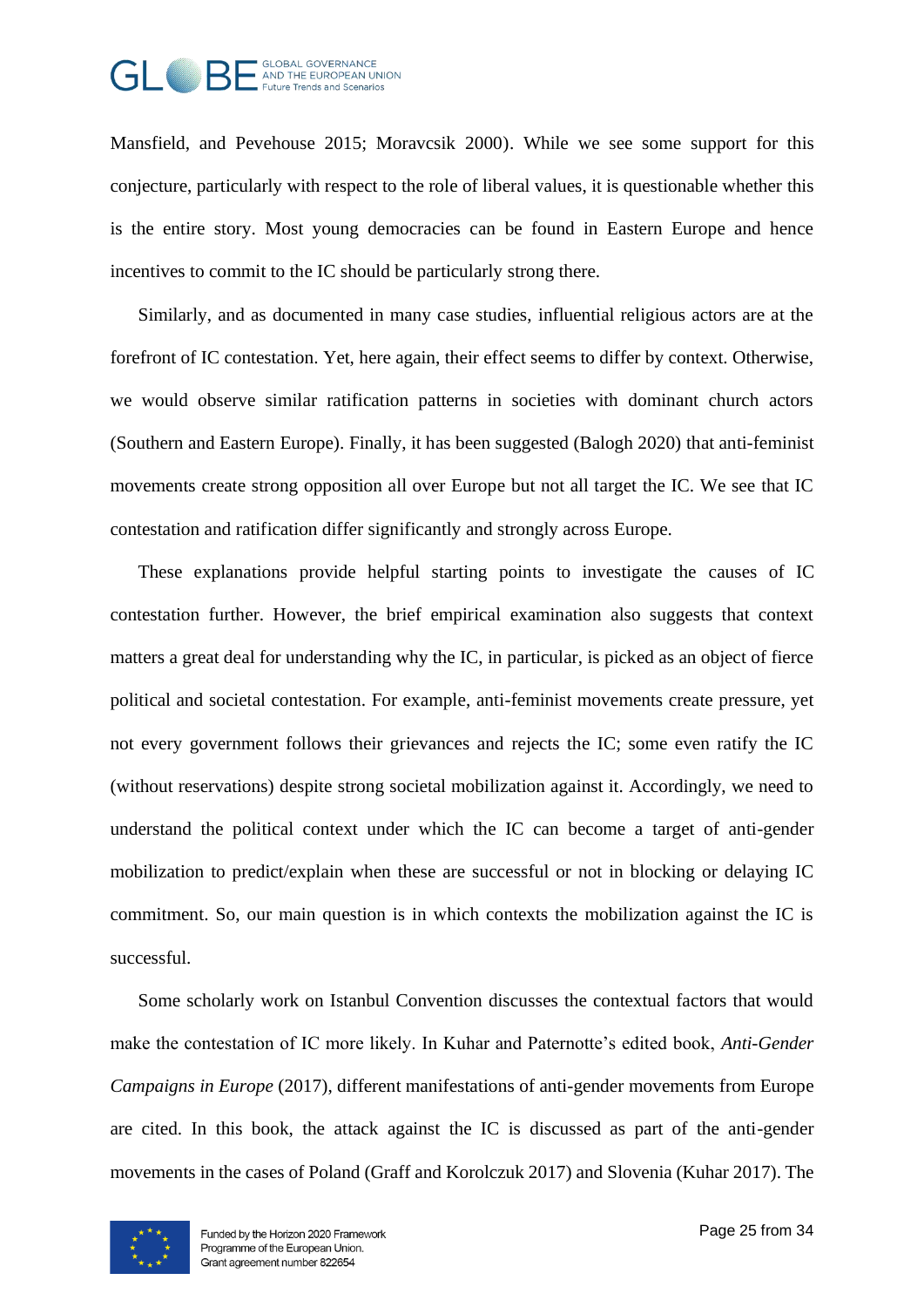

Polish case demonstrates that anti-gender movements in these countries have both transnational and local characteristics. Transnationally, anti-gender groups share a vocabulary: they are against the so-called "gender-ideology," they want to protect the "traditional family", and they resist the foreign influence of "global elites" in cultural issues. Actors on the national level use different combinations of similar discourses to appeal to voters. For instance, in Poland, the anti-gender rhetoric made an alliance between nationalism and religious fundamentalism possible (Graff and Korolctzuk, 2017: 176). In theorizing the interplay between the transnational and the local, Kuhar and Paternotte argue that although anti-gender mobilizations are very similar discursively and in terms of actors' ideological backgrounds across different countries, their targets and strategies are primarily determined by local political opportunity structures. While this might also be the case, the Istanbul Convention was not targeted in cases where anti-gender movements were strong and active, such as in instances where they mobilized against same-sex marriage, abortion, or sexuality education. Kuhar and Paternotte do not specifically theorize about the political contexts in which the Istanbul Convention was politicized, as their book is about anti-gender movements in general.

The recent work by Krizsán and Roggeband, *Opposing the Istanbul Convention: Actors, Strategies and Frames (2021)*, is the most comprehensive scholarly output that focuses exclusively on the contestation of the Istanbul Convention. The book provides an analysis of four countries where a mobilization against IC is present in some form. It discusses how and why contestation emerged in these countries and the agenda and the frames of the contesters. Krizsan and Roggeband note that the ratification processes of international conventions in Central and Eastern Europe are usually "soft and technocratic." (Krizsán and Roggeband 2021:31). The ratification process of IC, on the contrary, is highly politicized and controversial. It was not only the politicization of an international convention that is surprising but also that convention being about violence against women. As Krizsán and Roggeband rightly observe,

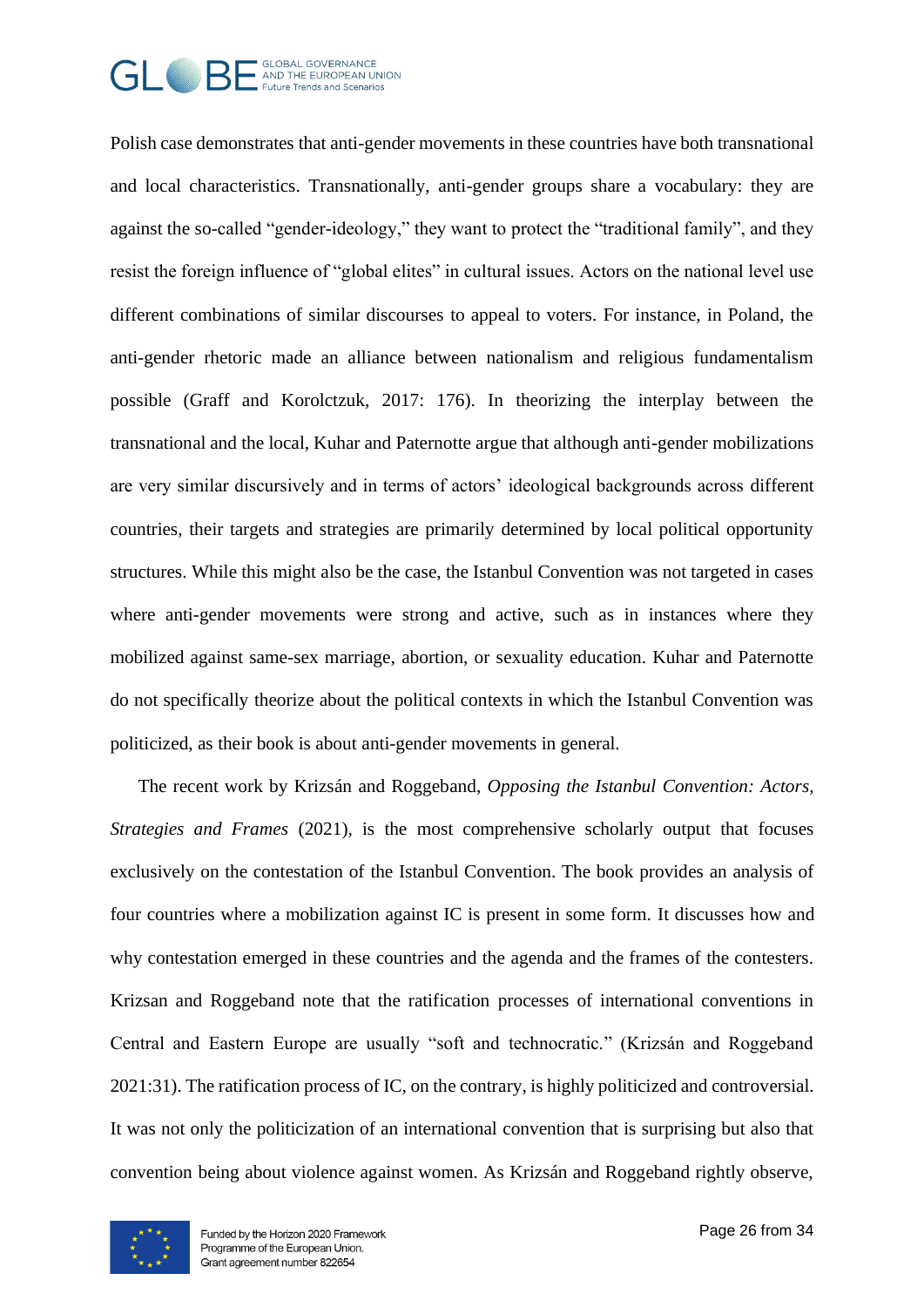

violence against women is not an issue area that anti-feminist groups previously challenged. On the contrary, they often sought to make it a part of their political agenda (Krizsán and Roggeband 2021: 36). For both reasons, Krizsán and Roggeband's problematization of the contestation of IC also starts from the expectation that the ratification process would be smooth. The rest of the book discusses the possible reasons and outcomes of contestation in four countries: Bulgaria, Croatia, Hungary, and Poland. Their analysis shows common patterns of contestation and ratification as well as some country-specific factors. Common to all these countries is anti-gender coalitions that are "particularly influential when anti-gender rhetoric is appropriated by governmental actors and integrated as part of government ideology" (Krizsán and Roggeband 2021: 56). Similarly, the same set of actors is active in all four cases: religious groups, conservative NGOs, think tanks, political parties, and churches. Who initiated and led the coalition differed in each country. Accordingly, although civil society actors and at least some political parties were active in all cases, the governing parties and state institutions took a different role. In Hungary, for instance, state actors, such as the Ministry of Justice, orchestrated the contestation. In Bulgaria, the Constitutional Court was among the leading forces against the IC. In Poland and Croatia, the IC figured prominently in election campaigns. The political opportunity structures seem to have influenced the type of actors, the specific frames, and the contestation strategies. Krizsán and Roggeband suggest that government ideology, particularly on the EU, and different configurations of actors, particularly the state's role, is decisive of the outcome, either ratification or non-ratification.

These works highlight the role of context for the success of anti-gender mobilization. In that regard, several factors can determine the context of IC contestation, and we present a brief discussion about their relative importance and potential explanatory contribution (See Table 1 for a summary).

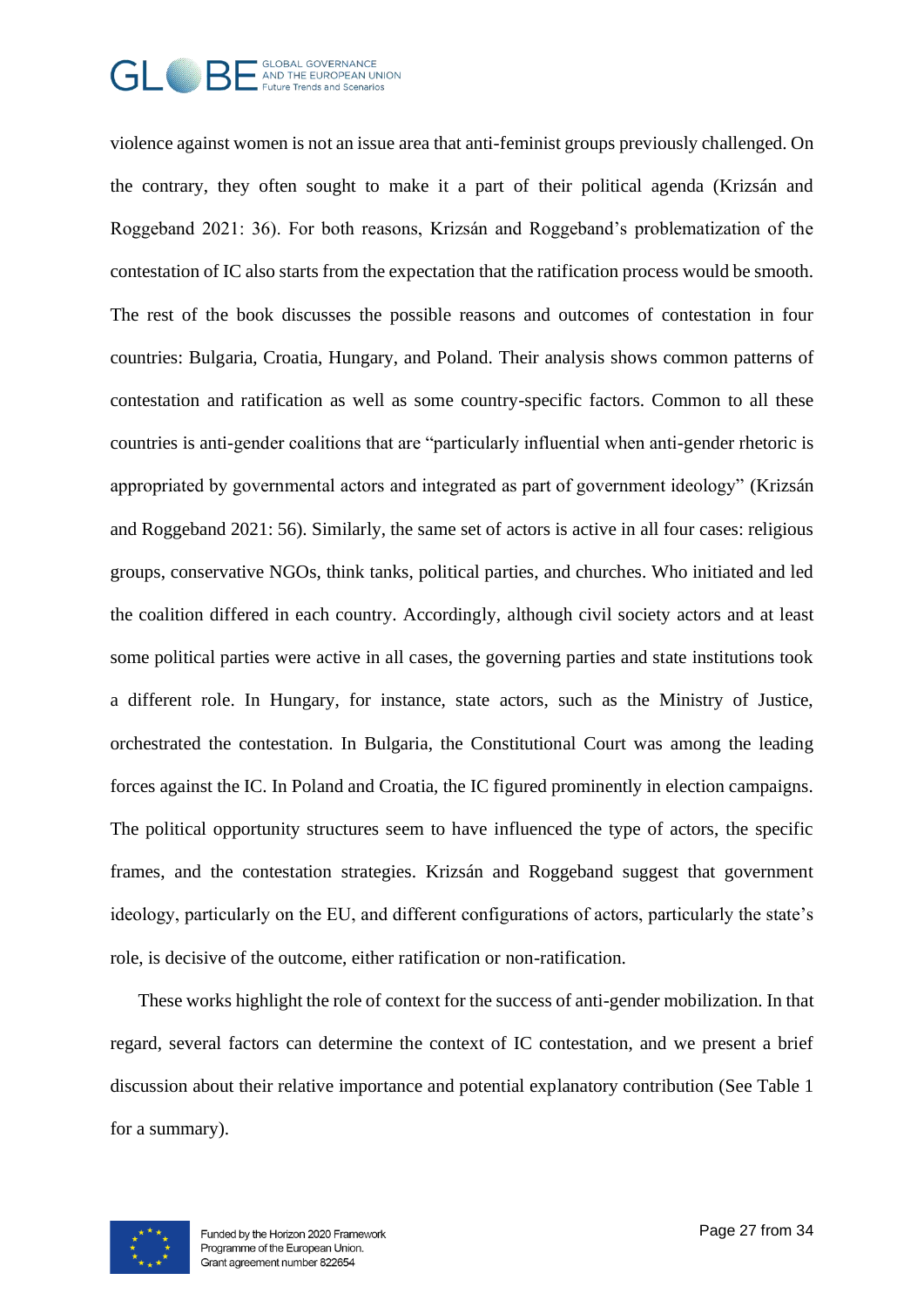

| <b>Variable</b>                             | <b>Expected outcome</b>         |
|---------------------------------------------|---------------------------------|
| Political opportunity structure             | Blocked or delayed ratification |
| <b>Elite Fragmentation</b>                  | Depends. Can go both ways       |
| Capturing of civil society in authoritarian | Blocked or delayed ratification |
| transitions or presence of government       |                                 |
| organized non-governmental organizations    |                                 |
| Discursive opportunity structure            | Blocked or delayed ratification |
| Church as a transnational network           | Blocked or delayed ratification |

|  |  | Table 1: A summary of variables and expected outcomes |  |  |
|--|--|-------------------------------------------------------|--|--|
|--|--|-------------------------------------------------------|--|--|

First, different political institutions create different opportunities and incentives to translate societal opposition into political outcomes with respect to international human rights agreements. The exercise of executive authority, parliamentary action and opposition, independent judiciaries, and party competition all play an important role in shaping political opportunity structures for societal contestation to be effective. For example, a fragmented and fluid party system forces political parties to constantly seek societal support and thus can make them more receptive to vociferous societal movements than established party systems where the parties have deep roots in society (Mainwaring 1998). Moreover, in many young democracies and due to their still nascent democratic institutions, nationalist and antiglobalization voices become particularly influential (Crawford and Lijphart 1995) as they can more easily appeal to a highly volatile electorate. This creates, in turn, fertile ground for antigender movements, which often reject international liberal norms more generally, to side with government actors that share their ideology and pursue their agenda. For example, mobilizing against the IC to avoid, or at least to lower one's binding commitment to it, could be more successful in contexts where skepticism against European integration and globalization is strong (Meaney 1995).

Second, elite fragmentation might play an important role in certain puzzling forms of commitment behavior. That is, why would governments ratify the IC, despite mass mobilization

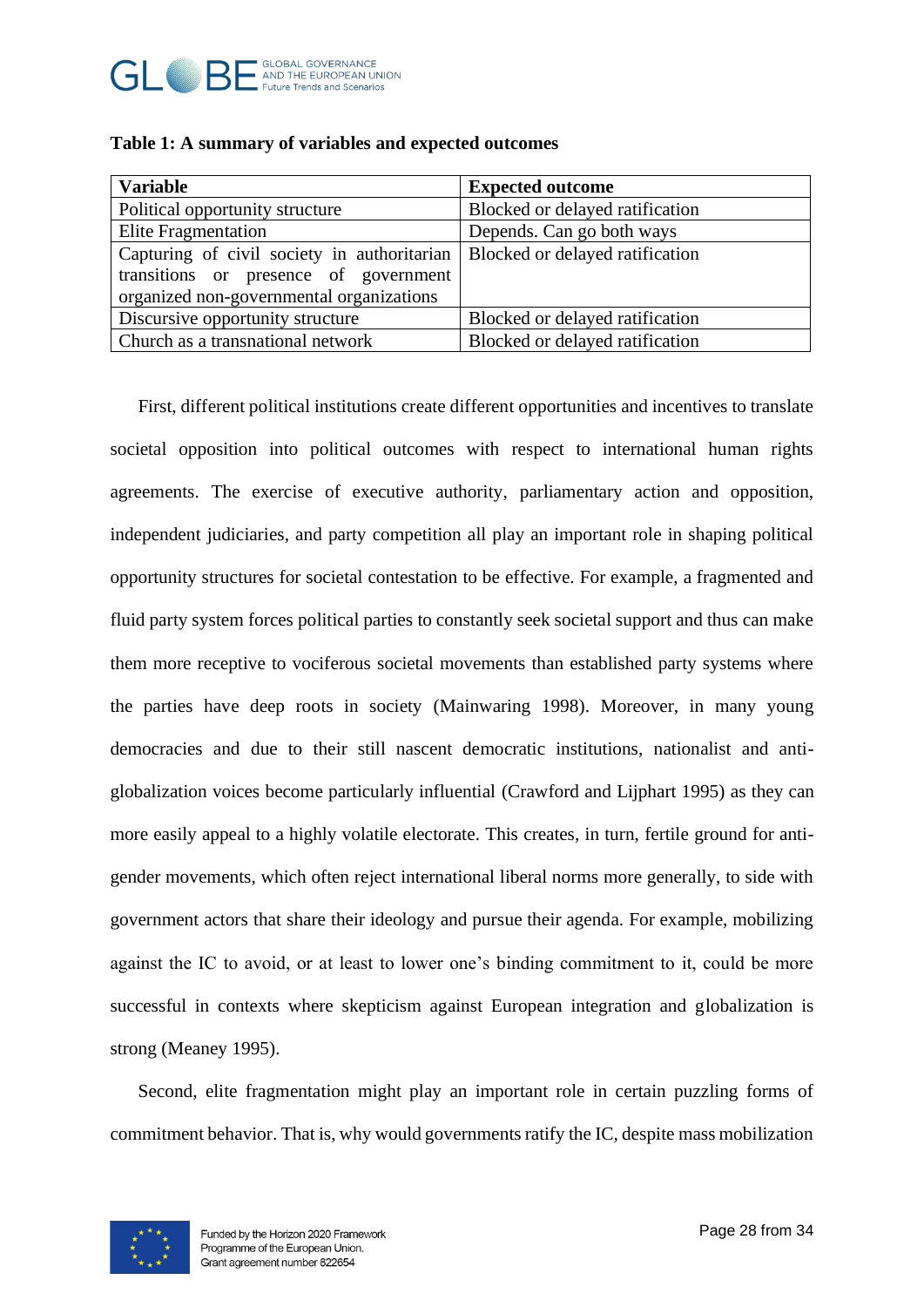

against it. In Croatia, for example, the governing party was split about the IC, yet the strong opposition against it did not deter it from fully committing to the IC. One possible reason could be that some elite members would send the wrong signal to their supporters and possibly also to other states by refusing ratification. To avoid electoral losses, but also the opprobrium of other states and societies, certain governing party factions might use their clout to push through IC ratification, and possibly concede on other issues to their rival factions.

Third, like Krizsán and Roggeband (2021), we argue that in contexts where the state actively contests the IC by building alliances with civil society actors, it is more likely for the antigender movements to succeed in blocking or delaying the ratification of the Istanbul Convention. This is particularly true for contexts where authoritarian transition/democratic backsliding is accompanied by the emergence of government-supported non-governmental organizations. Through such organizations, some segments of state institutions, such as the judiciary, take control of the civil space and can succeed in constructing their own political agendas. In this way, they can dominate the discussion or help existing groups to unite around certain frames. Thus, we theorize that the relationship between state institutions and anti-IC actors are conducive to the success of anti-IC/anti-gender groups in blocking/delaying ratification.

Fourth, as scholars of anti-gender mobilization stressed, the church has been an important actor in mobilizing people and pushing the governments in favor of anti-feminist agendas. Furthermore, especially the Catholic church that makes transnational ties possible for many of the cases. Thus, it is plausible to expect that the strong societal mobilization against the IC from parts of the church would translate into government behavior and, as a result, into delayed ratification or at least a hesitancy to commit to the IC.

Finally, we argue that coupling the IC ratification with another salient issue around sexual and gender rights might also contribute to success. If an issue, such as sexual education or

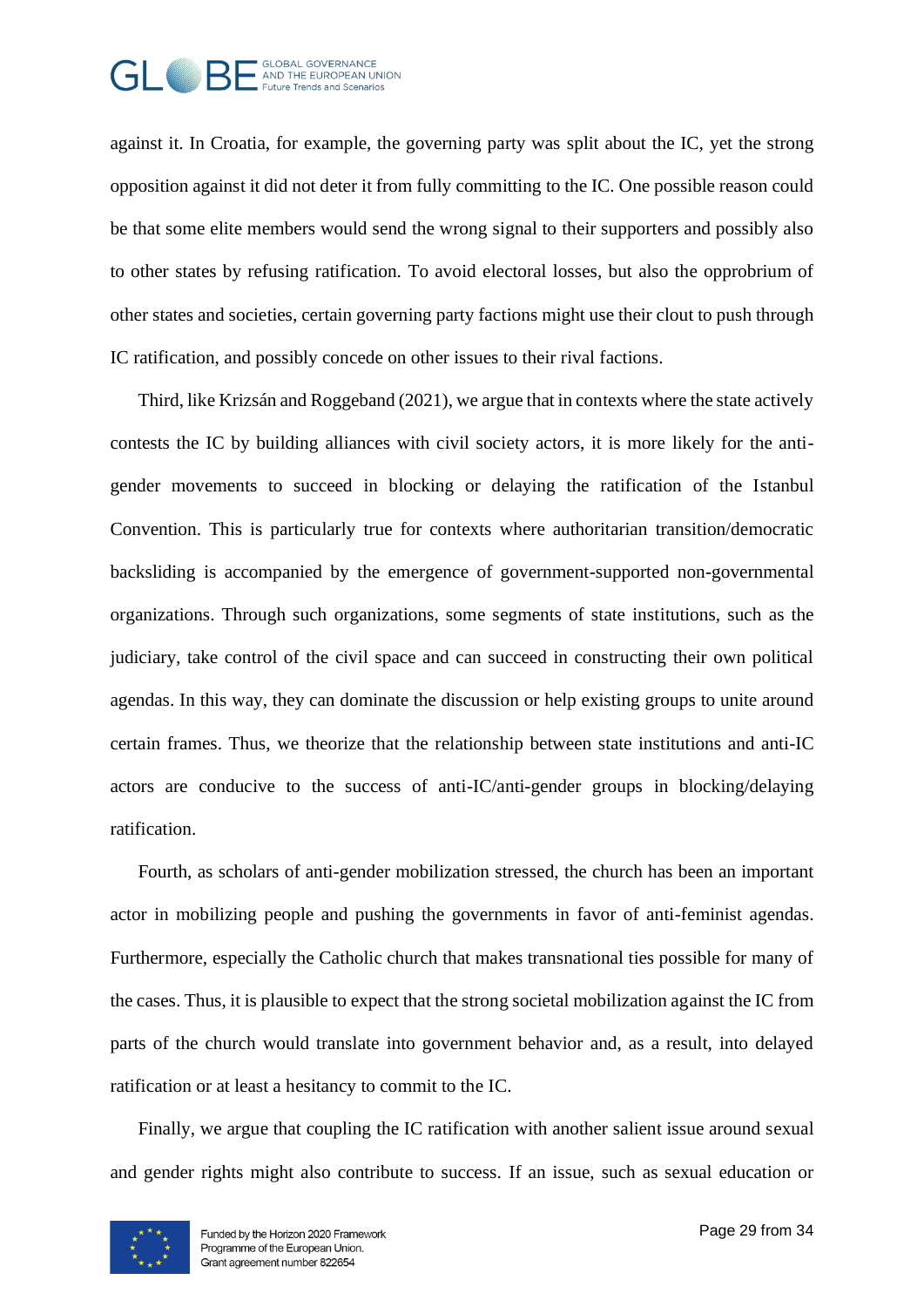

abortion rights is politicized heavily by civil society or government actors in a specific political moment, this gives the anti-IC actors a "discursive opportunity structure" with which they can couple their arguments (Koopmans and Statham 1999).

#### **Conclusion**

Our research has shown that there are important differences in how European countries commit to the IC. First, there are some that ratify quickly, notably the Southern European states. Second, most other states from Northern and Western Europe take on average around four to five years to ratify the IC. Third, Eastern European states eschew IC ratification. Not even half of eligible states from that region have ratified the IC. Based on our descriptive macro-level analysis of IC ratification patterns, which were so far lacking in the literature, we have derived some theoretical propositions that will help us to build an adequate theoretical framework. A first discussion of findings indicated that one-size-fits-all accounts cannot fully capture the observed variation. Rather, we need to pay more attention to the specific contexts of IC contestation. To do so, we focus on political and sociological explanations, drawing from both comparative politics, human rights research, and political sociology. We argue that new forms of relationships between civil society and state in contexts of democratic backsliding is important to understand ratification patterns. The role played by the state in supporting or organizing the contestation against IC is key in many cases. Moreover, governments refusal and delay to ratify the IC, especially in a highly institutionalized regional environment with many overlapping and interlocking human rights norms, severely undermines international efforts to build and implement a consistent and effective protection of individual liberties. International institutions do often matter in important ways. However, when governments fall behind in commitment to them, they can do relatively little to affect state behavior and help build resilient societies.

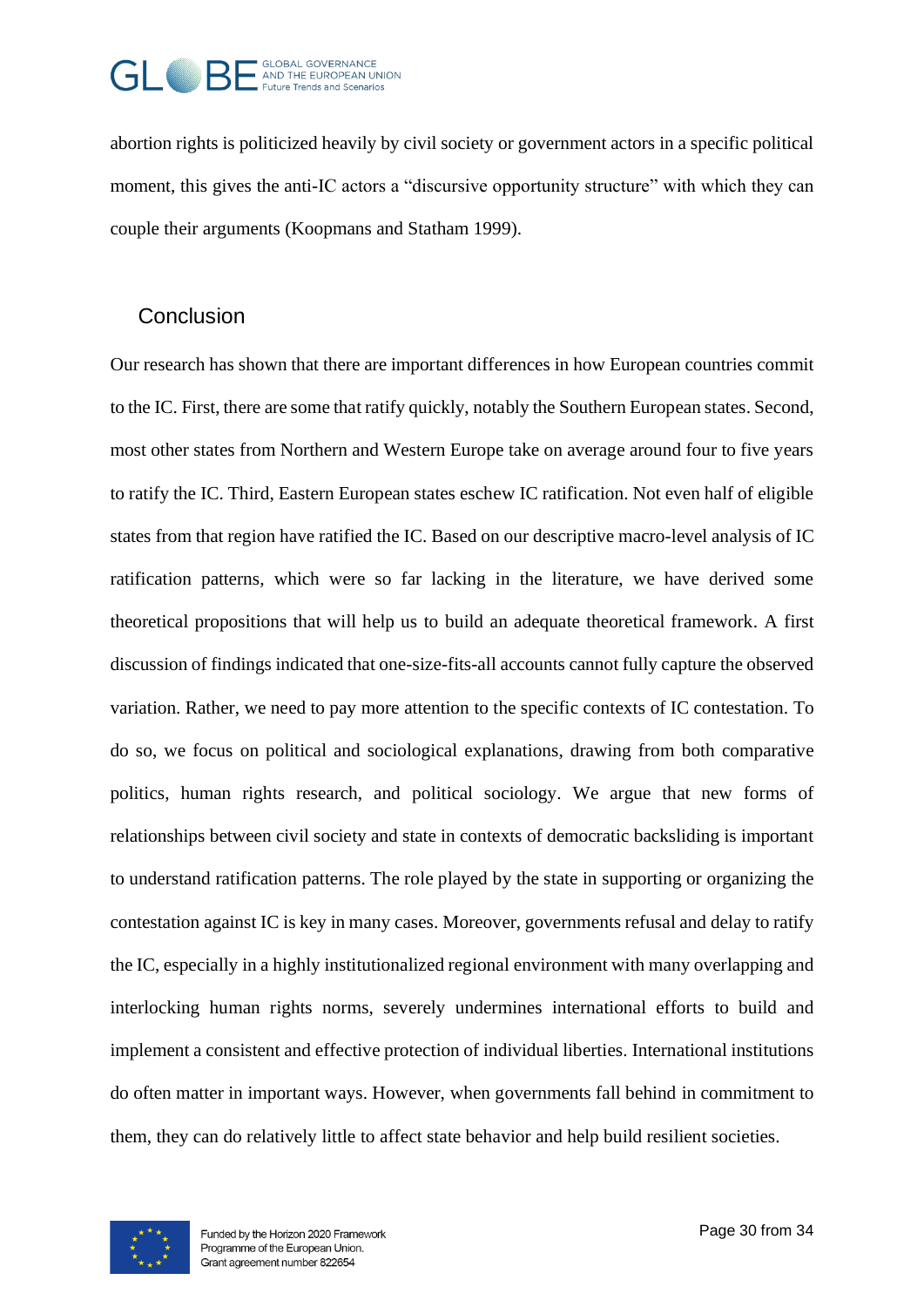

### **References**

- Balogh, Lídia. 2020. 'The Ratification Status of the Council of Europe's Istanbul Convention Among EU Member States'. *MTA LAW WORKING PAPERS* 7(7): 1–20.
- Basha, K. A. 2018. 'Ratification of Istanbul Convention as a Way of Affirmation of Gender Equality in Society: Problems of Ukrainian Legislation'. *JE Eur. L.*: 185.
- Bernhard, Michael, and Ekrem Karakoc. 2007. "Civil Society and the Legacies of Dictatorship." *World Politics* 59(4): 539–6a7.
- Bosak, Martina, and Maja Munivrana Vajda. 2019. 'The Reality behind the Istanbul Convention: Shattering Conservative Delusions'. In *Women's Studies International Forum*, Elsevier, 77–83.
- Box-Steffensmeier, Janet M, and Bradford S Jones. 2004. *Event History Modeling: A Guide for Social Scientists*. Cambridge University Press.
- Bračiņa, Elīna. 2019. 'Istanbul Convention and the Potential Effect of Its Ratification on the Legal System of the Republic of Latvia'[. http://dspace.lu.lv/dspace/handle/7/48947](http://dspace.lu.lv/dspace/handle/7/48947) (October 10, 2021).
- Chappell, Louise. 2006. 'Contesting Women's Rights: Charting the Emergence of a Transnational Conservative Counter-Network'. *Global Society* 20(4): 491–520.
- Cole, Wade M. 2005. "Sovereignty Relinquished? Explaining Commitment to the International Human Rights Covenants, 1966--1999." *American Sociological Review* 70: 472–95.
- Crawford, Beverly, and Arend Lijphart. 1995. "Explaining Political and Economic Change in Post-Communist Eastern Europe: Old Legacies, New Institutions, Hegemonic Norms, and International Pressures." *Comparative Political Studies* 28(2): 171–99.
- Corredor, Elizabeth S. 2019. 'Unpacking "Gender Ideology" and the Global Right's Antigender Countermovement'. *Signs: Journal of Women in Culture and Society* 44(3): 613–38.
- Cupać, Jelena, and Irem Ebetürk. 2020. 'The Personal Is Global Political: The Antifeminist Backlash in the United Nations'. *The British Journal of Politics and International Relations* 22(4): 702–14. ———. 2021. 'Backlash Advocacy and NGO Polarization over Women's Rights in the United Nations'. *International Affairs*.
- Datta, Neil. 2018. *"Restoring the Natural Order": The Religious Extremists' Vision to Mobilize European Societies against Human Rights on Sexuality and Reproduction | EPF | European Parliamentary Forum on Population and Development*. Brussels: European Parliamentary Forum on Population & Development[. https://www.epfweb.org/node/690](https://www.epfweb.org/node/690) (July 15, 2019).
- Elmas, Tuğrulcan, Rebekah Overdorf, and Karl Aberer. 2021. 'Tactical Reframing of Online Disinformation Campaigns Against The Istanbul Convention'. *arXiv:2105.13398 [cs]*. <http://arxiv.org/abs/2105.13398> (August 12, 2021).
- Elsig, Manfred, Karolina Milewicz, and Nikolas Stürchler. 2011. "Who Is in Love with Multilateralism? Treaty Commitment in the Post-Cold War Era." *European Union Politics* 12(4): 529–50.
- Ghazaryan, Mariam. 2021. 'Armenia and the Battle to Defeat Ethno-Nationalist Attacks on the Istanbul Convention'. *Southwestern Journal of International Law* 27: 167.

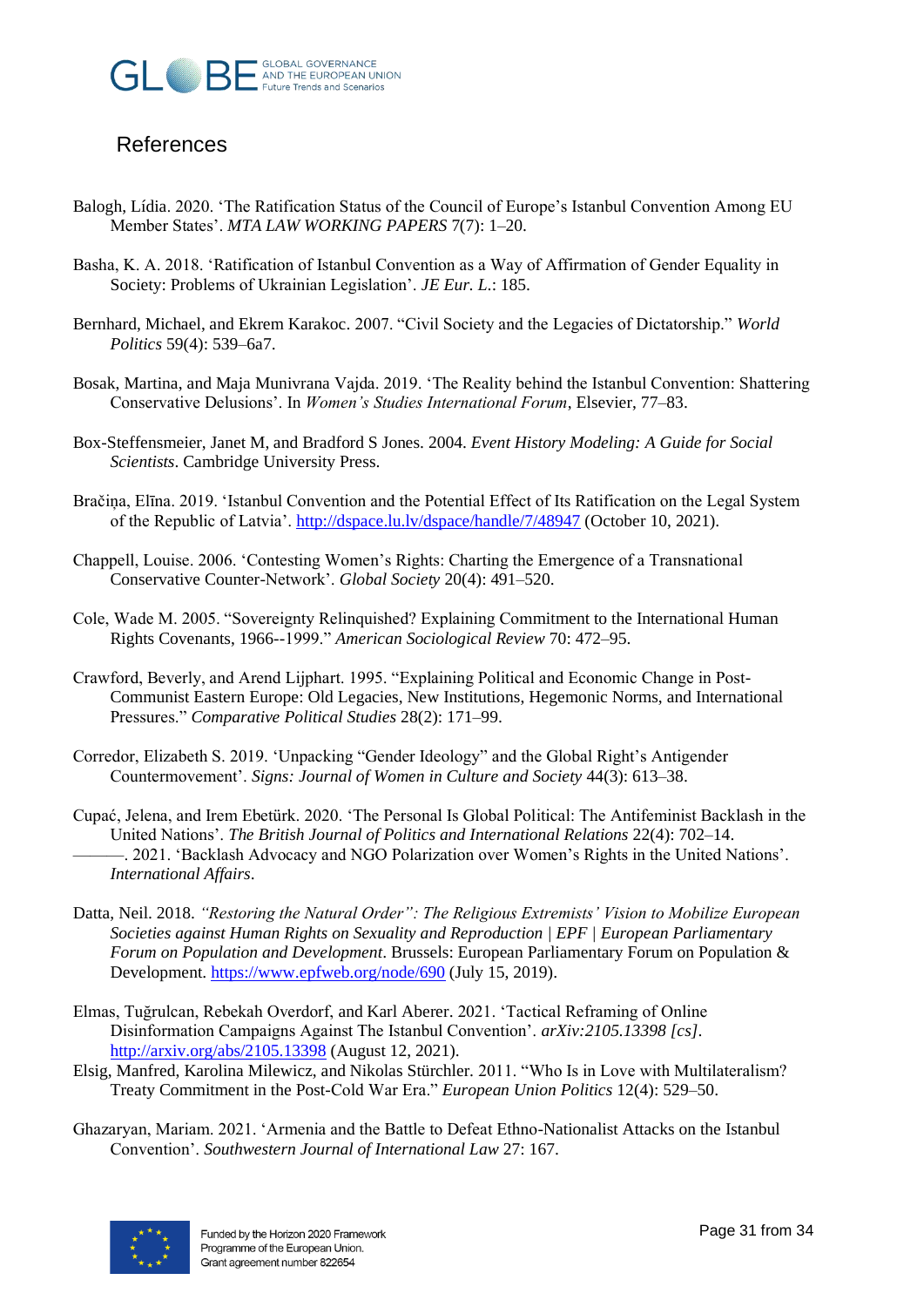

- Grans, Lisa. 2018. 'The Istanbul Convention and the Positive Obligation to Prevent Violence'. *Human Rights Law Review* 18(1): 133–55.
- Gwiazda, Anna. 2020. 'Right-Wing Populism and Feminist Politics: The Case of Law and Justice in Poland'. *International Political Science Review*: 0192512120948917.
- Hafner-Burton, Emilie M, and Kiyoteru Tsutsui. 2005. "Human Rights in a Globalizing World: The Paradox of Empty Promises." *American Journal of Sociology* 110(5): 1373–1411.
- Hathaway, Oona A. 2007. "Why Do Countries Commit to Human Rights Treaties?" *Journal of Conflict Resolution* 51(4): 588–621.
- Hill, Daniel W. 2016. "Avoiding Obligation: Reservations to Human Rights Treaties." *Journal of Conflict Resolution* 60(6): 1129–58.
- Ilcheva, Miriana. 2020. 'Bulgaria and the Istanbul Convention Law, Politics and Propaganda vs. the Rights of Victims of Gender-Based Violence'. *Open Journal for Legal Studies (OJLS)* 3: 49.
- Isaacs, Rico, and Liga Rudzite. 2021. 'Conceptualising Culture Wars in the Post-Communist Space: Latvia, the Istanbul Convention and the Struggle for Power'. *Europe-Asia Studies*: 1–23.
- Ketelaars, Elise. 2019. 'Geographical Value Spaces and Gender Norms in Post-Maidan Ukraine: The Failed Ratification of the Istanbul Convention'. *Review of International Studies* 45(5): 731–47.
- Koopmans, R, and P Statham. 1999. 'Political Claims Analysis: Integrating Protest Event and Political Discourse Approaches'. *Mobilization. International Journal of Research and Theory about Social Movements, Protest and Collective Behavior* 4(2): 203–21.
- Korolczuk, Elżbieta, and Agnieszka Graff. 2017. '"Worse than Communism and Nazism Put Together" : War on Gender in Poland'. In Rowman & Littlefield International, 175–94. <http://urn.kb.se/resolve?urn=urn:nbn:se:sh:diva-39107> (May 21, 2021).
- Krizsán, Andrea, and Conny Roggeband. 2021. 'Opposing the Istanbul Convention: Actors, Strategies and Frames'. In *Politicizing Gender and Democracy in the Context of the Istanbul Convention*, Gender and Politics, eds. Andrea Krizsán and Conny Roggeband. Cham: Springer International Publishing, 55– 119. [https://doi.org/10.1007/978-3-030-79069-1\\_3](https://doi.org/10.1007/978-3-030-79069-1_3) (September 22, 2021).
- Kuhar, Roman, and David Paternotte. 2017. *Anti-Gender Campaigns in Europe: Mobilizing against Equality*. Rowman & Littlefield.
- Lange, Katrin, Sarah Molter, and Marie Wittenius. 'On the Implementation of the Istanbul Convention in Denmark, Finland & Austria'.
- Lupu, Yonatan. 2013. "The Informative Power of Treaty Commitment: Using the Spatial Model to Address Selection Effects." *American Journal of Political Science* 57(4): 912–25.
- Mainwaring, Scott. 1998. "Party Systems in the Third Wave." *Journal of Democracy* 9(3)
- Meaney, Constance Squires. 1995. "Foreign Experts, Capitalists, and Competing Agendas. Privatization in Poland, Czech Republic, and Hungary." *Comparative Political Studies* 28(2): 275–305.
- Milewicz, Karolina M, and Manfred Elsig. 2014. "The Hidden World of Multilateralism: Treaty Commitments of Newly Democratized States in Europe." *International Studies Quarterly* 58(2): 322–

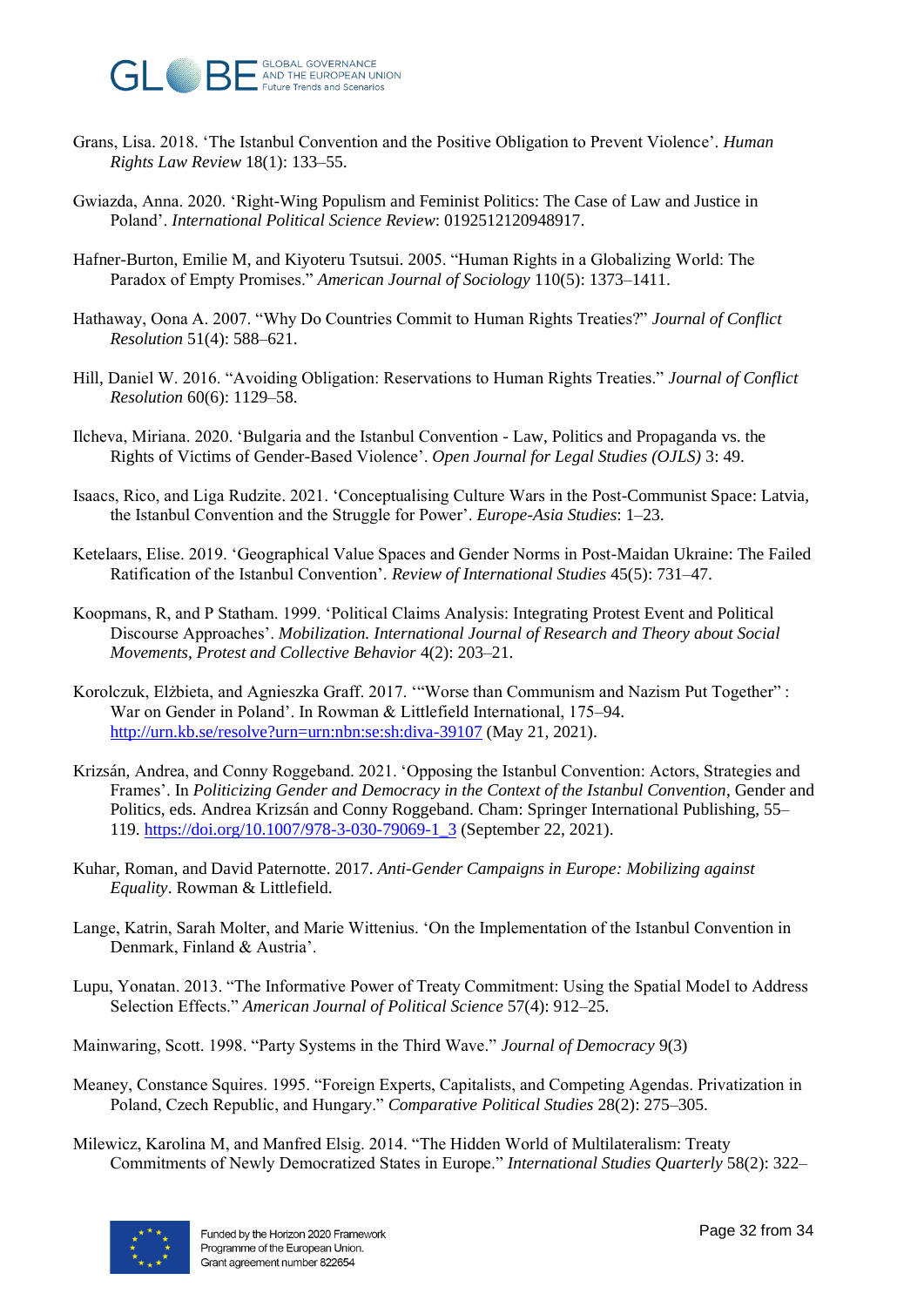

35.

- Moravcsik, Andrew. 2000. "The Origins of Human Rights Regimes: Democratic Delegation in Postwar Europe." *International Organization* 54(2): 217–52.
- Neumayer, Eric. 2007. "Qualified Ratification: Explaining Reservations to International Human Rights Treaties." *Journal of Legal Studies* 36(2): 397–429.
- Niederhauser, Matthieu. 2021. 'Governmental Human Rights Focal Points in Federal Contexts: The Implementation of the Istanbul Convention in Switzerland as a Case Study'. *Netherlands Quarterly of Human Rights* 39(2): 140–60.
- Niemi, Johanna, Lourdes Peroni, and Vladislava Stoyanova. 2020. *International Law and Violence Against Women: Europe and the Istanbul Convention*. Routledge.
- Obajdin, Dunja, and Slobodan Golušin. 2021. 'Narratives of Gender, War Memory, and EU-Scepticism in the Movement Against the Ratification of the Istanbul Convention in Croatia'. In *Europeanisation and Memory Politics in the Western Balkans*, Memory Politics and Transitional Justice, eds. Ana Milošević and Tamara Trošt. Cham: Springer International Publishing, 205–30. [https://doi.org/10.1007/978-3-030-54700-4\\_9](https://doi.org/10.1007/978-3-030-54700-4_9) (August 12, 2021).
- Paternotte, David, and Roman Kuhar. 2018. 'Disentangling and Locating the "Global Right": Anti-Gender Campaigns in Europe'. *Politics and Governance* 6(3): 6–19.
- Popova, Juliana, Krasimir Koev, and Ana Popova. 2020. 'The Istanbul Convention and Its Political, Social and Cultural Reflections in the Danube Space: The Case with Bulgaria'. *Journal of Danubian Studies and Research* 10(1).
- Roggeband, Conny. 2021. 'International Women's Rights: Progress under Attack?'. [https://scholar.google.com/citations?view\\_op=view\\_citation&hl=tr&user=18E6cPMAAAAJ&sortby=](https://scholar.google.com/citations?view_op=view_citation&hl=tr&user=18E6cPMAAAAJ&sortby=pubdate&citation_for_view=18E6cPMAAAAJ:RGFaLdJalmkC) [pubdate&citation\\_for\\_view=18E6cPMAAAAJ:RGFaLdJalmkC](https://scholar.google.com/citations?view_op=view_citation&hl=tr&user=18E6cPMAAAAJ&sortby=pubdate&citation_for_view=18E6cPMAAAAJ:RGFaLdJalmkC) (October 18, 2021).
- Runjić-Stoilova, Anita, and Davor Stanković. 2018. 'Populism in Croatia: The Case of Ratification of the Istanbul Convention'. *Book of Abstracts, 4th International Conference on Rhetoric, Postira*: 50.
- Simmons, Beth A. 2009. *Mobilizing for Human Rights: International Law in Domestic Politics*. Cambridge, UK: Cambridge University Press.
- Stoencheva, Jullietta. 2021. *Turkish Yoke, Red Vampires, and Euro-Genderists: Strategies of de/Legitimization in the Debate around the Istanbul Convention in Bulgaria*. <http://urn.kb.se/resolve?urn=urn:nbn:se:mau:diva-43535> (August 12, 2021).
- Türközü, Dilek. 2021. 'Turkey's Withdrawal from the Istanbul Convention: One Step Further, Two Steps Back: Völkerrechtliche Tagesthemen 13'. *Völkerrechtsblog*. [https://intr2dok.vifa](https://intr2dok.vifa-recht.de/receive/mir_mods_00010836)[recht.de/receive/mir\\_mods\\_00010836](https://intr2dok.vifa-recht.de/receive/mir_mods_00010836) (September 7, 2021).
- Vassileva, Radosveta. 2018. 'Bulgaria's Constitutional Troubles with the Istanbul Convention'. *Verfassungsblog: On Matters Constitutional, Aug*.
- Verloo, Mieke, and David Paternotte. 2018. 'The Feminist Project under Threat in Europe'. *Politics and Governance* 6(3): 1–5.
- Vizgunova, Elizabete, and Elīna Graudiņa. 2020. 'The Trouble with "Gender" in Latvia: Europeanisation through the Prism of the Istanbul Convention'.<https://www.vdu.lt/cris/handle/20.500.12259/126890>